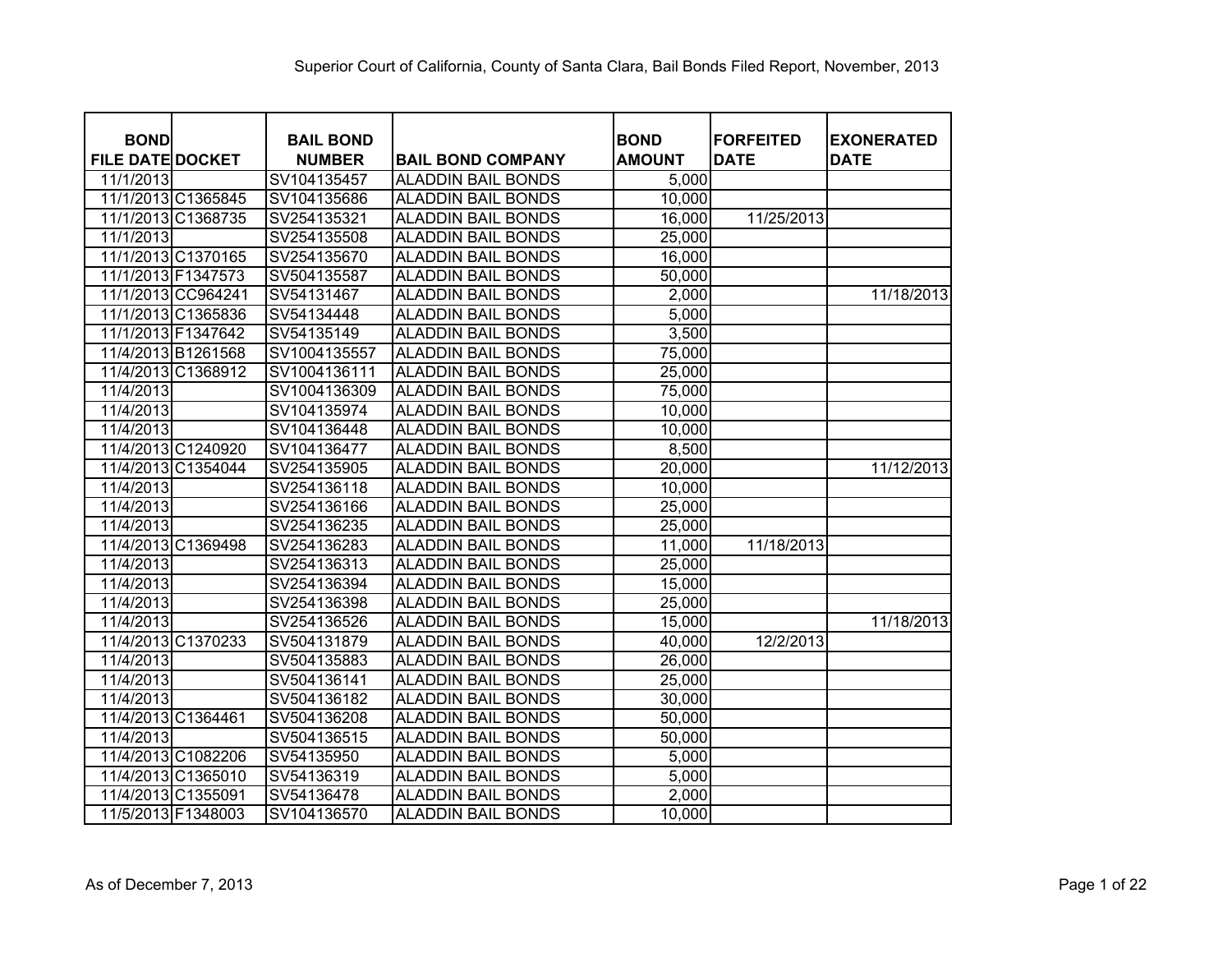| <b>BOND</b>             |                    | <b>BAIL BOND</b> |                           | <b>BOND</b>   | <b>FORFEITED</b> | <b>EXONERATED</b> |
|-------------------------|--------------------|------------------|---------------------------|---------------|------------------|-------------------|
| <b>FILE DATE DOCKET</b> |                    | <b>NUMBER</b>    | <b>BAIL BOND COMPANY</b>  | <b>AMOUNT</b> | <b>DATE</b>      | <b>DATE</b>       |
|                         | 11/5/2013 C1367598 | SV104136684      | <b>ALADDIN BAIL BONDS</b> | 10,000        |                  |                   |
| 11/5/2013               |                    | SV104136712      | ALADDIN BAIL BONDS        | 10,000        |                  |                   |
|                         | 11/5/2013 F1349042 | SV254136097      | ALADDIN BAIL BONDS        | 11,000        | 12/6/2013        |                   |
|                         | 11/5/2013 F1349005 | SV254136199      | <b>ALADDIN BAIL BONDS</b> | 11,000        |                  |                   |
|                         | 11/5/2013 C1369346 | SV254136687      | <b>ALADDIN BAIL BONDS</b> | 15,000        |                  |                   |
| 11/5/2013               |                    | SV254136740      | <b>ALADDIN BAIL BONDS</b> | 25,000        |                  |                   |
|                         | 11/5/2013 F1348996 | SV504136131      | <b>ALADDIN BAIL BONDS</b> | 30,000        |                  |                   |
|                         | 11/5/2013 C1359535 | SV54136825       | <b>ALADDIN BAIL BONDS</b> | 5,000         |                  |                   |
|                         | 11/6/2013 C1367316 | SV254134455      | <b>ALADDIN BAIL BONDS</b> | 15,000        |                  |                   |
|                         | 11/6/2013 C1367099 | SV254135043      | <b>ALADDIN BAIL BONDS</b> | 20,000        |                  |                   |
|                         | 11/6/2013 C1365591 | SV254136158      | <b>ALADDIN BAIL BONDS</b> | 11,000        |                  |                   |
| 11/6/2013               |                    | SV254136878      | <b>ALADDIN BAIL BONDS</b> | 15,000        |                  |                   |
|                         | 11/6/2013 C1367103 | SV504136961      | <b>ALADDIN BAIL BONDS</b> | 30,000        |                  |                   |
|                         | 11/6/2013 C1369442 | SV5044135777     | <b>ALADDIN BAIL BONDS</b> | 46,000        |                  |                   |
|                         | 11/6/2013 C1353805 | SV54133682       | <b>ALADDIN BAIL BONDS</b> | 1,000         |                  |                   |
|                         | 11/6/2013 C1358368 | SV54136994       | <b>ALADDIN BAIL BONDS</b> | 5,000         |                  |                   |
| 11/6/2013               |                    | SV54137028       | <b>ALADDIN BAIL BONDS</b> | 1,000         |                  |                   |
| 11/7/2013               |                    | SV1004137207     | <b>ALADDIN BAIL BONDS</b> | 75,000        |                  |                   |
| 11/7/2013               |                    | SV104135747      | <b>ALADDIN BAIL BONDS</b> | 10,000        |                  |                   |
| 11/7/2013               |                    | SV104136386      | <b>ALADDIN BAIL BONDS</b> | 10,000        |                  |                   |
| 11/7/2013               |                    | SV254135804      | <b>ALADDIN BAIL BONDS</b> | 21,000        |                  |                   |
| 11/7/2013               |                    | SV254136088      | <b>ALADDIN BAIL BONDS</b> | 10,500        |                  |                   |
|                         | 11/7/2013 C1358214 | SV254137273      | <b>ALADDIN BAIL BONDS</b> | 15,000        |                  |                   |
|                         | 11/7/2013 C1369755 | SV254137337      | ALADDIN BAIL BONDS        | 16,000        |                  |                   |
| 11/7/2013               |                    | SV504056093      | <b>ALADDIN BAIL BONDS</b> | 25,000        |                  |                   |
|                         | 11/7/2013 F1349255 | SV504137098      | ALADDIN BAIL BONDS        | 50,000        |                  | 12/5/2013         |
|                         | 11/7/2013 B1369461 | SV54136315       | <b>ALADDIN BAIL BONDS</b> | 500           |                  |                   |
| 11/7/2013 B1369451      |                    | SV54136360       | <b>ALADDIN BAIL BONDS</b> | 1,000         |                  |                   |
| 11/7/2013               |                    | SV54136361       | <b>ALADDIN BAIL BONDS</b> | 1,000         |                  |                   |
|                         | 11/7/2013 C1366373 | SV54137164       | <b>ALADDIN BAIL BONDS</b> | 2,000         |                  |                   |
|                         | 11/8/2013 C1368728 | SV1004136780     | <b>ALADDIN BAIL BONDS</b> | 75,000        | 11/18/2013       |                   |
|                         | 11/8/2013 C1368224 | SV1004136781     | <b>ALADDIN BAIL BONDS</b> | 75,000        |                  |                   |
|                         | 11/8/2013 C1358093 | SV104137415      | <b>ALADDIN BAIL BONDS</b> | 10,000        |                  |                   |
|                         | 11/8/2013 C1363803 | SV1504137605     | <b>ALADDIN BAIL BONDS</b> | 111,000       |                  |                   |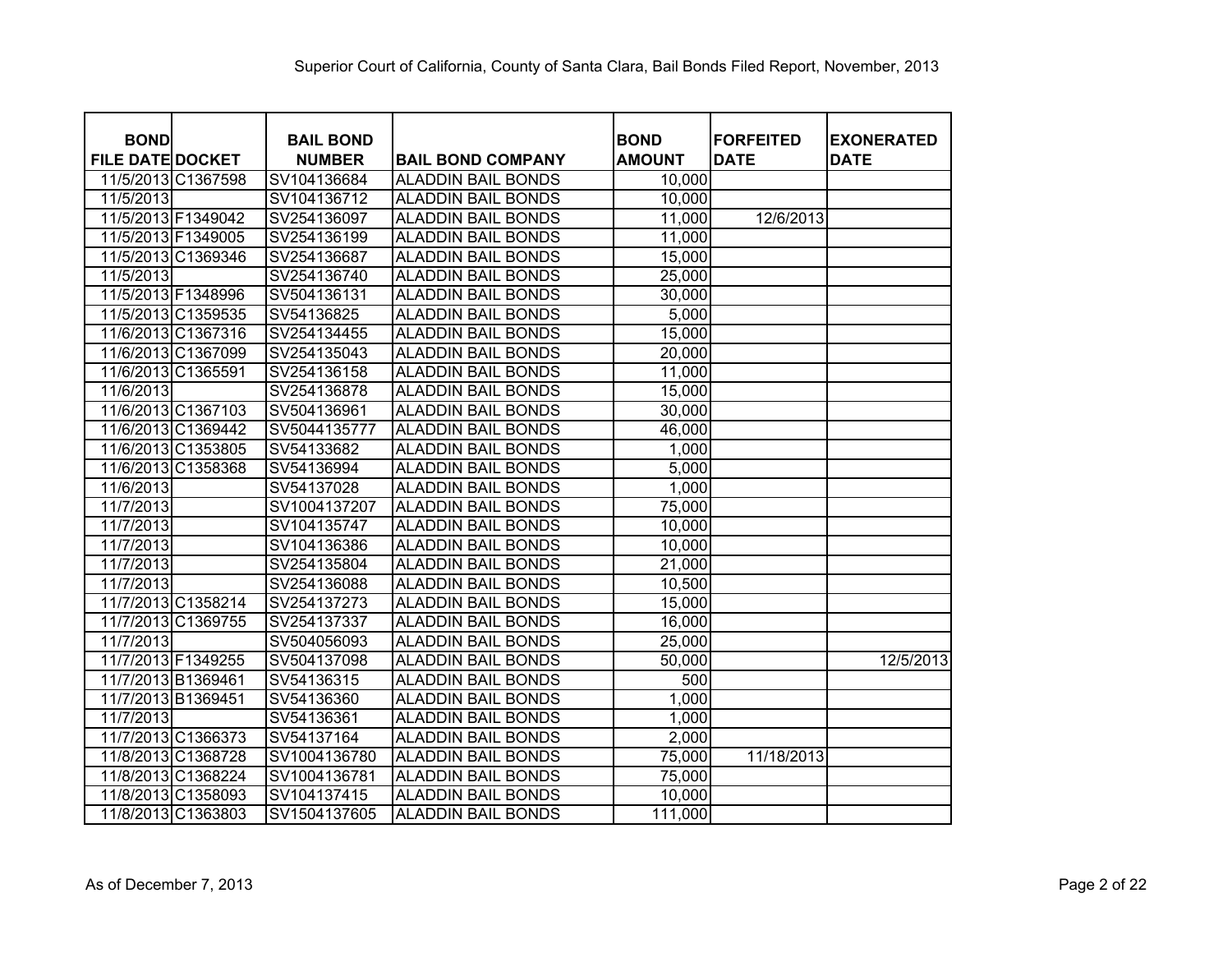| <b>BOND</b>             | <b>BAIL BOND</b> |                           | <b>BOND</b>   | <b>FORFEITED</b> | <b>EXONERATED</b> |
|-------------------------|------------------|---------------------------|---------------|------------------|-------------------|
| <b>FILE DATE DOCKET</b> | <b>NUMBER</b>    | <b>BAIL BOND COMPANY</b>  | <b>AMOUNT</b> | <b>DATE</b>      | <b>DATE</b>       |
| 11/8/2013 C1369102      | SV254137414      | <b>ALADDIN BAIL BONDS</b> | 10,000        |                  |                   |
| 11/8/2013               | SV504137603      | <b>ALADDIN BAIL BONDS</b> | 50,000        |                  |                   |
| 11/8/2013 C1369292      | SV504137638      | <b>ALADDIN BAIL BONDS</b> | 36,000        |                  |                   |
| 11/8/2013               | SV54137645       | <b>ALADDIN BAIL BONDS</b> | 5,000         |                  |                   |
| 11/12/2013 C1364562     | SV1004138058     | <b>ALADDIN BAIL BONDS</b> | 100,000       |                  |                   |
| 11/12/2013 C1369246     | SV1004138105     | <b>ALADDIN BAIL BONDS</b> | 51,000        |                  |                   |
| 11/12/2013 B1367261     | SV104137165      | <b>ALADDIN BAIL BONDS</b> | 7,500         |                  |                   |
| 11/12/2013              | SV104137740      | <b>ALADDIN BAIL BONDS</b> | 10,000        |                  |                   |
| 11/12/2013 C1369082     | SV104137810      | <b>ALADDIN BAIL BONDS</b> | 10,000        |                  |                   |
| 11/12/2013 C1073188     | SV104137830      | <b>ALADDIN BAIL BONDS</b> | 7,500         |                  |                   |
| 11/12/2013 C1235186     | SV104138404      | <b>ALADDIN BAIL BONDS</b> | 10,000        |                  |                   |
| 11/12/2013              | SV104138517      | <b>ALADDIN BAIL BONDS</b> | 10,000        |                  |                   |
| 11/12/2013 B1369426     | SV254137523      | <b>ALADDIN BAIL BONDS</b> | 15,000        |                  | 11/21/2013        |
| 11/12/2013 C1369741     | SV254137701      | <b>ALADDIN BAIL BONDS</b> | 11,000        |                  |                   |
| 11/12/2013              | SV254137847.     | <b>ALADDIN BAIL BONDS</b> | 10,000        |                  |                   |
| 11/12/2013              | SV254138300      | <b>ALADDIN BAIL BONDS</b> | 10,000        |                  |                   |
| 11/12/2013              | SV254138413      | <b>ALADDIN BAIL BONDS</b> | 5,000         |                  |                   |
| 11/12/2013 C1370063     | SV254138569      | <b>ALADDIN BAIL BONDS</b> | 21,000        |                  |                   |
| 11/12/2013              | SV254138581      | <b>ALADDIN BAIL BONDS</b> | 11,000        |                  |                   |
| 11/12/2013              | SV254138605      | <b>ALADDIN BAIL BONDS</b> | 20,000        |                  |                   |
| 11/12/2013 C1349941     | SV504137355      | <b>ALADDIN BAIL BONDS</b> | 50,000        |                  |                   |
| 11/12/2013 C1367309     | SV504137852      | <b>ALADDIN BAIL BONDS</b> | 35,000        |                  |                   |
| 11/12/2013 C1368661     | SV504137933      | <b>ALADDIN BAIL BONDS</b> | 40,000        | 11/14/2013       |                   |
| 11/12/2013              | SV504137935      | <b>ALADDIN BAIL BONDS</b> | 26,250        |                  |                   |
| 11/12/2013              | SV504138068      | <b>ALADDIN BAIL BONDS</b> | 50,000        |                  |                   |
| 11/12/2013              | SV504138147      | <b>ALADDIN BAIL BONDS</b> | 40,000        |                  |                   |
| 11/12/2013 C1369104     | SV504138189      | <b>ALADDIN BAIL BONDS</b> | 50,000        |                  |                   |
| 11/12/2013              | SV504138288      | <b>ALADDIN BAIL BONDS</b> | 30,000        |                  |                   |
| 11/12/2013 C1370127     | SV504138362      | <b>ALADDIN BAIL BONDS</b> | 35,000        |                  |                   |
| 11/12/2013 C1355857     | SV504138499      | <b>ALADDIN BAIL BONDS</b> | 20,000        |                  |                   |
| 11/12/2013              | SV504138601      | <b>ALADDIN BAIL BONDS</b> | 50,000        |                  |                   |
| 11/12/2013              | SV504138710      | <b>ALADDIN BAIL BONDS</b> | 25,000        |                  |                   |
| 11/12/2013 C1110508     | SV54135948       | <b>ALADDIN BAIL BONDS</b> | 5,000         |                  | 11/22/2013        |
| 11/12/2013 C1363152     | SV54137208       | <b>ALADDIN BAIL BONDS</b> | 5,000         |                  |                   |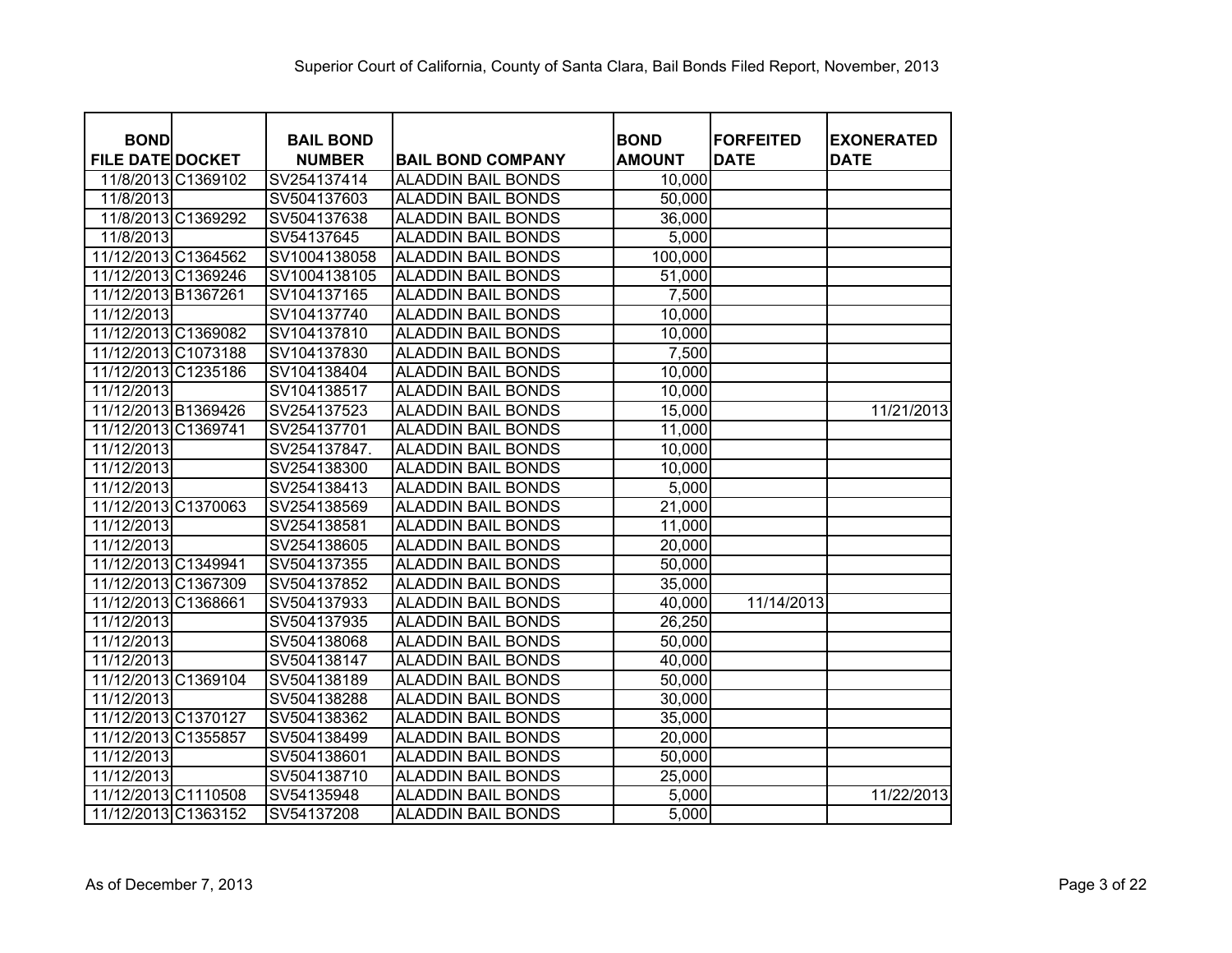| <b>BOND</b>             | <b>BAIL BOND</b>    |                           | <b>BOND</b>   | <b>FORFEITED</b> | <b>EXONERATED</b> |
|-------------------------|---------------------|---------------------------|---------------|------------------|-------------------|
| <b>FILE DATE DOCKET</b> | <b>NUMBER</b>       | <b>BAIL BOND COMPANY</b>  | <b>AMOUNT</b> | <b>DATE</b>      | <b>DATE</b>       |
| 11/12/2013              | SV54137209          | <b>ALADDIN BAIL BONDS</b> | 2,000         |                  |                   |
| 11/12/2013 C1367911     | SV54138028          | <b>ALADDIN BAIL BONDS</b> | 5,000         |                  |                   |
| 11/12/2013 C1241437     | SV54138409          | <b>ALADDIN BAIL BONDS</b> | 5,000         |                  |                   |
| 11/12/2013 C1368470     | SV54138618          | <b>ALADDIN BAIL BONDS</b> | 5,000         |                  |                   |
| 11/13/2013              | SV1004056095        | <b>ALADDIN BAIL BONDS</b> | 75,000        |                  |                   |
| 11/13/2013 F1348260     | SV104138400         | <b>ALADDIN BAIL BONDS</b> | 7,500         |                  |                   |
| 11/13/2013              | SV254138150         | <b>ALADDIN BAIL BONDS</b> | 25,000        |                  | 11/22/2013        |
| 11/13/2013 C1364742     | SV254138847         | <b>ALADDIN BAIL BONDS</b> | 25,000        |                  |                   |
| 11/13/2013 F1349094     | SV504138436         | <b>ALADDIN BAIL BONDS</b> | 30,000        |                  |                   |
| 11/13/2013 F1349093     | SV504138503         | <b>ALADDIN BAIL BONDS</b> | 30,000        |                  |                   |
| 11/13/2013 F1349024     | SV504138527         | <b>ALADDIN BAIL BONDS</b> | 36,000        |                  |                   |
| 11/14/2013 B1369449     | SV1004138442        | <b>ALADDIN BAIL BONDS</b> | 75,000        |                  |                   |
| 11/14/2013 C1367647     | SV104105828         | <b>ALADDIN BAIL BONDS</b> | 5,000         |                  |                   |
| 11/14/2013 F1348701     | SV104135019         | <b>ALADDIN BAIL BONDS</b> | 10,000        |                  |                   |
| 11/14/2013 C1349446     | SV104138935         | <b>ALADDIN BAIL BONDS</b> | 7,500         |                  |                   |
| 11/14/2013              | SV104318444         | <b>ALADDIN BAIL BONDS</b> | 10,000        |                  |                   |
| 11/14/2013 B1369448     | SV254131878         | <b>ALADDIN BAIL BONDS</b> | 21,000        |                  |                   |
| 11/14/2013 C1369715     | SV254138357         | <b>ALADDIN BAIL BONDS</b> | 11,000        | 11/25/2013       |                   |
| 11/14/2013              | SV254138948         | <b>ALADDIN BAIL BONDS</b> | 11,000        |                  | 11/26/2013        |
| 11/14/2013 B1369520     | SV504137272         | <b>ALADDIN BAIL BONDS</b> | 30,000        |                  |                   |
| 11/14/2013              | SV504138416         | <b>ALADDIN BAIL BONDS</b> | 25,000        |                  |                   |
| 11/14/2013 B1262216     | SV504138786         | <b>ALADDIN BAIL BONDS</b> | 50,000        |                  |                   |
| 11/14/2013              | SV504139020         | <b>ALADDIN BAIL BONDS</b> | 45,000        |                  |                   |
| 11/14/2013 C1368605     | SV504139121         | <b>ALADDIN BAIL BONDS</b> | 30,000        |                  |                   |
| 11/14/2013 C1364054     | SV54138114          | <b>ALADDIN BAIL BONDS</b> | 5,000         |                  |                   |
| 11/14/2013              | SV54138936          | <b>ALADDIN BAIL BONDS</b> | 2,000         |                  |                   |
| 11/14/2013 C1365361     | SV54138942          | <b>ALADDIN BAIL BONDS</b> | 2,000         |                  |                   |
| 11/15/2013              | 213295 SV1004139288 | <b>ALADDIN BAIL BONDS</b> | 72,000        |                  |                   |
| 11/15/2013 B1154320     | SV104137900         | <b>ALADDIN BAIL BONDS</b> | 10,000        |                  |                   |
| 11/15/2013 C1356388     | SV254097443         | <b>ALADDIN BAIL BONDS</b> | 25,000        |                  |                   |
| 11/15/2013 B1157271     | SV254136289         | <b>ALADDIN BAIL BONDS</b> | 20,000        |                  |                   |
| 11/15/2013              | SV254139159         | <b>ALADDIN BAIL BONDS</b> | 16,000        |                  |                   |
| 11/15/2013              | SV254139223         | <b>ALADDIN BAIL BONDS</b> | 20,000        |                  |                   |
| 11/15/2013 C1369404     | SV4139284           | <b>ALADDIN BAIL BONDS</b> | 10,000        |                  |                   |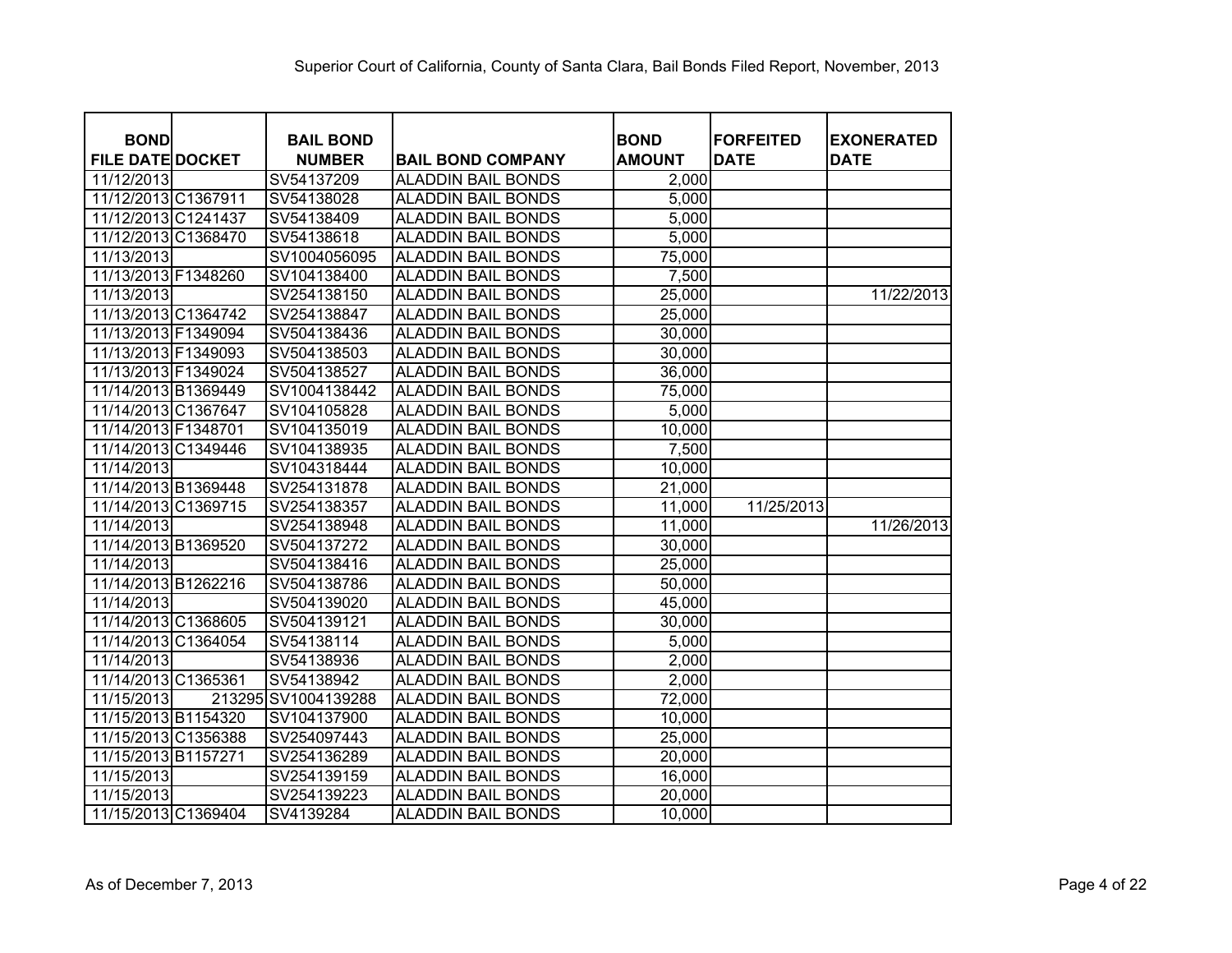|                                        |                                   |                           | <b>BOND</b>   | <b>IFORFEITED</b> |                                  |
|----------------------------------------|-----------------------------------|---------------------------|---------------|-------------------|----------------------------------|
| <b>BOND</b><br><b>FILE DATE DOCKET</b> | <b>BAIL BOND</b><br><b>NUMBER</b> | <b>BAIL BOND COMPANY</b>  | <b>AMOUNT</b> | <b>DATE</b>       | <b>EXONERATED</b><br><b>DATE</b> |
| 11/15/2013 C1369580                    | SV504064157                       | <b>ALADDIN BAIL BONDS</b> | 30,000        |                   |                                  |
| 11/15/2013                             | SV504139201                       | <b>ALADDIN BAIL BONDS</b> | 32,000        |                   |                                  |
| 11/18/2013 C1245527                    | SV1004137351                      | <b>ALADDIN BAIL BONDS</b> | 75,000        |                   |                                  |
| 11/18/2013 B1369299                    | SV10410527                        | <b>ALADDIN BAIL BONDS</b> | 10,000        |                   |                                  |
| 11/18/2013 B1369298                    | SV104138236                       | <b>ALADDIN BAIL BONDS</b> | 10,000        |                   |                                  |
| 11/18/2013                             | SV104138947                       | <b>ALADDIN BAIL BONDS</b> | 10,000        |                   |                                  |
| 11/18/2013                             | SV104140066                       | <b>ALADDIN BAIL BONDS</b> | 10,000        |                   |                                  |
| 11/18/2013                             | SV104140084                       | <b>ALADDIN BAIL BONDS</b> | 10,000        |                   |                                  |
| 11/18/2013 C1369080                    | SV254131877                       | <b>ALADDIN BAIL BONDS</b> | 21,000        |                   |                                  |
| 11/18/2013 B1369485                    | SV254138951                       | <b>ALADDIN BAIL BONDS</b> | 15,000        |                   |                                  |
| 11/18/2013 B1369492                    | SV254139009                       | <b>ALADDIN BAIL BONDS</b> | 11,000        | 11/25/2013        |                                  |
| 11/18/2013 B1367637                    | SV254139040                       | <b>ALADDIN BAIL BONDS</b> | 10,000        |                   |                                  |
| 11/18/2013                             | SV254139479                       | <b>ALADDIN BAIL BONDS</b> | 10,000        |                   |                                  |
| 11/18/2013                             | SV254139634                       | <b>ALADDIN BAIL BONDS</b> | 25,000        |                   |                                  |
| 11/18/2013                             | SV254139775                       | <b>ALADDIN BAIL BONDS</b> | 11,000        |                   |                                  |
| 11/18/2013                             | SV254139788                       | <b>ALADDIN BAIL BONDS</b> | 25,000        |                   |                                  |
| 11/18/2013 C1369930                    | SV254139945                       | <b>ALADDIN BAIL BONDS</b> | 20,000        |                   |                                  |
| 11/18/2013 C1362334                    | SV254139983                       | <b>ALADDIN BAIL BONDS</b> | 25,000        |                   |                                  |
| 11/18/2013                             | SV254140063                       | <b>ALADDIN BAIL BONDS</b> | 16,000        |                   |                                  |
| 11/18/2013                             | SV254140096                       | <b>ALADDIN BAIL BONDS</b> | 25,000        |                   |                                  |
| 11/18/2013                             | SV254140102                       | <b>ALADDIN BAIL BONDS</b> | 11,000        |                   |                                  |
| 11/18/2013 F1345867                    | SV504138992                       | <b>ALADDIN BAIL BONDS</b> | 50,000        |                   |                                  |
| 11/18/2013                             | SV504139473                       | <b>ALADDIN BAIL BONDS</b> | 25,000        |                   |                                  |
| 11/18/2013                             | SV504139611                       | <b>ALADDIN BAIL BONDS</b> | 10,000        |                   |                                  |
| 11/18/2013                             | SV504140000                       | <b>ALADDIN BAIL BONDS</b> | 40,000        |                   |                                  |
| 11/18/2013                             | SV504140111                       | <b>ALADDIN BAIL BONDS</b> | 40,000        |                   |                                  |
| 11/18/2013 C1369413                    | SV54056082                        | <b>ALADDIN BAIL BONDS</b> | 500           |                   |                                  |
| 11/18/2013                             | SV54140120                        | <b>ALADDIN BAIL BONDS</b> | 1,000         |                   |                                  |
| 11/18/2013                             | SV54140223                        | <b>ALADDIN BAIL BONDS</b> | 5,000         |                   |                                  |
| 11/19/2013                             | SV1004140282                      | <b>ALADDIN BAIL BONDS</b> | 60,000        |                   |                                  |
| 11/19/2013 B1369422                    | SV104139111                       | <b>ALADDIN BAIL BONDS</b> | 5,000         |                   |                                  |
| 11/19/2013 B1365417                    | SV104139138                       | <b>ALADDIN BAIL BONDS</b> | 10,000        |                   |                                  |
| 11/19/2013                             | SV104140239                       | <b>ALADDIN BAIL BONDS</b> | 10,000        |                   |                                  |
| 11/19/2013 C1352231                    | SV104140343                       | <b>ALADDIN BAIL BONDS</b> | 5,000         |                   |                                  |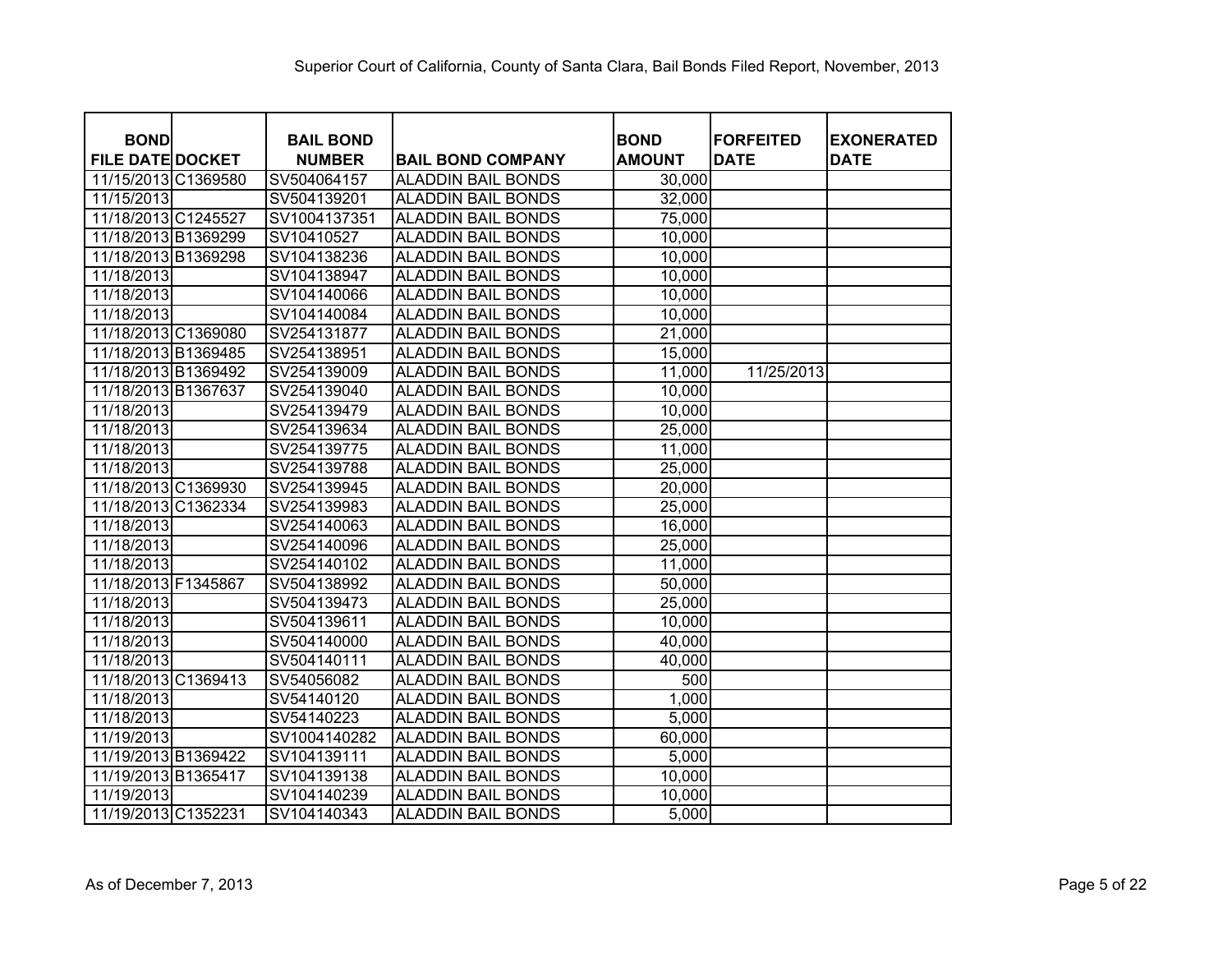| <b>BOND</b>             | <b>BAIL BOND</b> |                           | <b>BOND</b>   | <b>FORFEITED</b> | <b>EXONERATED</b> |
|-------------------------|------------------|---------------------------|---------------|------------------|-------------------|
| <b>FILE DATE DOCKET</b> | <b>NUMBER</b>    | <b>BAIL BOND COMPANY</b>  | <b>AMOUNT</b> | <b>DATE</b>      | <b>DATE</b>       |
| 11/19/2013 C1365800     | SV254097442      | <b>ALADDIN BAIL BONDS</b> | 25,000        |                  |                   |
| 11/19/2013              | SV254140235      | <b>ALADDIN BAIL BONDS</b> | 25,000        |                  |                   |
| 11/19/2013              | SV254140286      | <b>ALADDIN BAIL BONDS</b> | 25,000        |                  |                   |
| 11/19/2013 B1369145     | SV504139177      | <b>ALADDIN BAIL BONDS</b> | 50,000        |                  |                   |
| 11/19/2013              | SV504139480      | <b>ALADDIN BAIL BONDS</b> | 33,000        |                  |                   |
| 11/19/2013              | SV504140008      | <b>ALADDIN BAIL BONDS</b> | 25,000        |                  |                   |
| 11/19/2013              | SV54140186       | <b>ALADDIN BAIL BONDS</b> | 1,000         |                  |                   |
| 11/19/2013              | SV54140264       | <b>ALADDIN BAIL BONDS</b> | 5,000         |                  |                   |
| 11/19/2013 C1359681     | SV54140275       | <b>ALADDIN BAIL BONDS</b> | 2,000         |                  |                   |
| 11/20/2013 C1370232     | SV1004140462     | <b>ALADDIN BAIL BONDS</b> | 60,000        |                  |                   |
| 11/20/2013              | SV104140127      | <b>ALADDIN BAIL BONDS</b> | 10,000        |                  |                   |
| 11/20/2013 B1369070     | SV104140170      | <b>ALADDIN BAIL BONDS</b> | 10,000        |                  |                   |
| 11/20/2013 F1348935     | SV104140305      | <b>ALADDIN BAIL BONDS</b> | 10,000        |                  |                   |
| 11/20/2013              | SV104140481      | <b>ALADDIN BAIL BONDS</b> | 10,000        |                  |                   |
| 11/20/2013 C1367012     | SV254139051      | <b>ALADDIN BAIL BONDS</b> | 10,000        |                  |                   |
| 11/20/2013 B1368206     | SV254139821      | <b>ALADDIN BAIL BONDS</b> | 20,000        |                  |                   |
| 11/20/2013              | SV254140146      | <b>ALADDIN BAIL BONDS</b> | 20,000        |                  |                   |
| 11/20/2013              | SV254140491      | <b>ALADDIN BAIL BONDS</b> | 11,000        |                  |                   |
| 11/20/2013 C9728870     | SV254140592      | <b>ALADDIN BAIL BONDS</b> | 15,000        |                  |                   |
| 11/20/2013 B1369670     | SV504139733      | <b>ALADDIN BAIL BONDS</b> | 35,000        |                  |                   |
| 11/20/2013 C1367945     | SV504140581      | <b>ALADDIN BAIL BONDS</b> | 40,000        |                  |                   |
| 11/20/2013 C1368275     | SV54139608       | <b>ALADDIN BAIL BONDS</b> | 5,000         |                  |                   |
| 11/20/2013 BB408432     | SV54139744       | <b>ALADDIN BAIL BONDS</b> | 5,000         |                  |                   |
| 11/20/2013 B1366926     | SV54139909       | <b>ALADDIN BAIL BONDS</b> | 5,000         |                  |                   |
| 11/20/2013 C1350715     | SV54140571       | <b>ALADDIN BAIL BONDS</b> | 3,000         |                  |                   |
| 11/20/2013 C1351484     | SV54140572       | <b>ALADDIN BAIL BONDS</b> | 3,000         |                  |                   |
| 11/20/2013 C1366261     | SV54140573       | <b>ALADDIN BAIL BONDS</b> | 5,000         |                  |                   |
| 11/20/2013              | SV54140580       | <b>ALADDIN BAIL BONDS</b> | 5,000         |                  |                   |
| 11/20/2013 C1364051     | SV54140584       | <b>ALADDIN BAIL BONDS</b> | 5,000         |                  |                   |
| 11/20/2013              | SV54140586       | <b>ALADDIN BAIL BONDS</b> | 2,000         |                  |                   |
| 11/21/2013 C1367023     | SV1004140766     | <b>ALADDIN BAIL BONDS</b> | 75,000        |                  |                   |
| 11/21/2013 B1368080     | SV104140276      | <b>ALADDIN BAIL BONDS</b> | 5,000         |                  |                   |
| 11/21/2013 F1349254     | SV104140570      | <b>ALADDIN BAIL BONDS</b> | 6,000         |                  |                   |
| 11/21/2013              | SV254140687      | <b>ALADDIN BAIL BONDS</b> | 12,000        |                  |                   |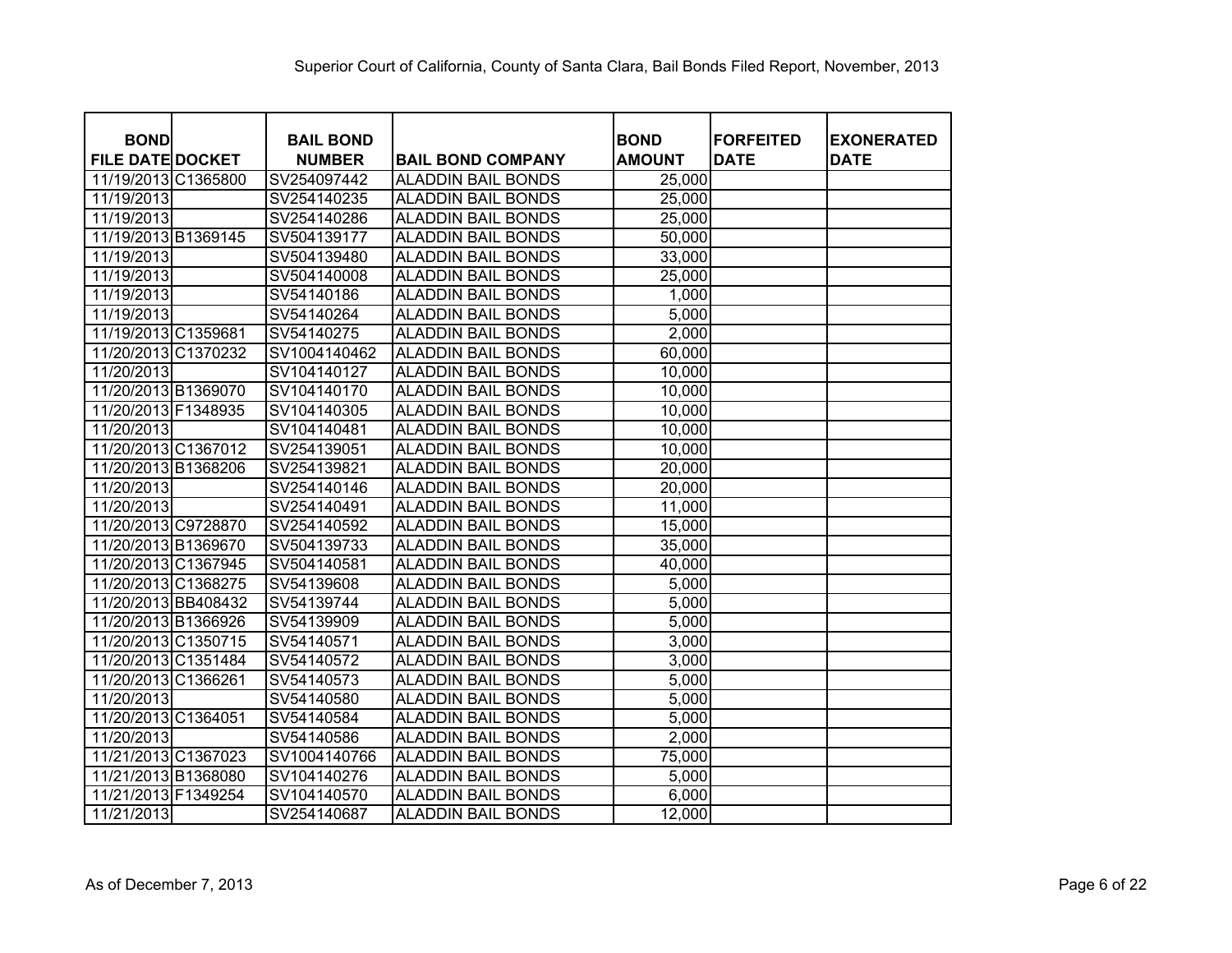| <b>BOND</b>             | <b>BAIL BOND</b> |                           | <b>BOND</b>   | <b>FORFEITED</b> | <b>EXONERATED</b> |
|-------------------------|------------------|---------------------------|---------------|------------------|-------------------|
| <b>FILE DATE DOCKET</b> | <b>NUMBER</b>    | <b>BAIL BOND COMPANY</b>  | <b>AMOUNT</b> | <b>DATE</b>      | <b>DATE</b>       |
| 11/21/2013              | SV254140730      | <b>ALADDIN BAIL BONDS</b> | 25,000        |                  |                   |
| 11/21/2013 C1368855     | SV504140785      | <b>ALADDIN BAIL BONDS</b> | 35,000        |                  |                   |
| 11/22/2013 C1243370     | SV104138170      | <b>ALADDIN BAIL BONDS</b> | 10,000        |                  |                   |
| 11/22/2013 B1368989     | SV104138814      | <b>ALADDIN BAIL BONDS</b> | 10,000        |                  |                   |
| 11/22/2013              | SV104140879      | <b>ALADDIN BAIL BONDS</b> | 10,000        |                  |                   |
| 11/22/2013              | SV104140931      | <b>ALADDIN BAIL BONDS</b> | 10,000        |                  |                   |
| 11/22/2013 C1370115     | SV104141017      | <b>ALADDIN BAIL BONDS</b> | 6,000         |                  |                   |
| 11/22/2013 C1363601     | SV104141065      | <b>ALADDIN BAIL BONDS</b> | 10,000        |                  |                   |
| 11/22/2013 BB943881     | SV254047607      | <b>ALADDIN BAIL BONDS</b> | 5,000         |                  |                   |
| 11/22/2013 C1359745     | SV254139086      | <b>ALADDIN BAIL BONDS</b> | 15,000        | 12/6/2013        |                   |
| 11/22/2013              | SV254140861      | <b>ALADDIN BAIL BONDS</b> | 16,000        |                  |                   |
| 11/22/2013              | SV254141041      | <b>ALADDIN BAIL BONDS</b> | 25,000        |                  | 12/5/2013         |
| 11/22/2013              | SV504141077      | <b>ALADDIN BAIL BONDS</b> | 30,000        |                  |                   |
| 11/22/2013 C1365755     | SV54139087       | <b>ALADDIN BAIL BONDS</b> | 2,000         | 12/6/2013        |                   |
| 11/22/2013 B1368587     | SV54140579       | <b>ALADDIN BAIL BONDS</b> | 5,000         |                  |                   |
| 11/22/2013 C1365765     | SV54140989       | <b>ALADDIN BAIL BONDS</b> | 5,000         |                  |                   |
| 11/22/2013 C1353825     | SV54141058       | <b>ALADDIN BAIL BONDS</b> | 2,500         |                  |                   |
| 11/22/2013 C1361216     | SV54141059       | <b>ALADDIN BAIL BONDS</b> | 5,000         |                  |                   |
| 11/22/2013 C1354476     | SV54141060       | <b>ALADDIN BAIL BONDS</b> | 5,000         |                  |                   |
| 11/25/2013 B1368971     | SV104140686      | <b>ALADDIN BAIL BONDS</b> | 10,000        |                  |                   |
| 11/25/2013 C1230495     | SV104141074      | <b>ALADDIN BAIL BONDS</b> | 10,000        |                  |                   |
| 11/25/2013              | SV104141125      | <b>ALADDIN BAIL BONDS</b> | 10,000        |                  |                   |
| 11/25/2013              | SV104141458      | <b>ALADDIN BAIL BONDS</b> | 10,000        |                  |                   |
| 11/25/2013              | SV104141545      | <b>ALADDIN BAIL BONDS</b> | 10,000        |                  |                   |
| 11/25/2013              | SV104141707      | <b>ALADDIN BAIL BONDS</b> | 10,000        |                  |                   |
| 11/25/2013 C1242072     | SV104141758      | <b>ALADDIN BAIL BONDS</b> | 7,500         |                  |                   |
| 11/25/2013              | SV104141901      | <b>ALADDIN BAIL BONDS</b> | 10,000        |                  |                   |
| 11/25/2013 C1361536     | SV254140919      | <b>ALADDIN BAIL BONDS</b> | 25,000        |                  |                   |
| 11/25/2013              | SV254141027      | <b>ALADDIN BAIL BONDS</b> | 10,500        |                  |                   |
| 11/25/2013 C1370069     | SV254141339      | <b>ALADDIN BAIL BONDS</b> | 22,000        |                  |                   |
| 11/25/2013              | SV254141548      | <b>ALADDIN BAIL BONDS</b> | 20,000        |                  |                   |
| 11/25/2013 C1365258     | SV254141631      | <b>ALADDIN BAIL BONDS</b> | 15,000        |                  |                   |
| 11/25/2013              | SV254141755      | <b>ALADDIN BAIL BONDS</b> | 25,000        |                  |                   |
| 11/25/2013              | SV254141779      | <b>ALADDIN BAIL BONDS</b> | 12,000        |                  |                   |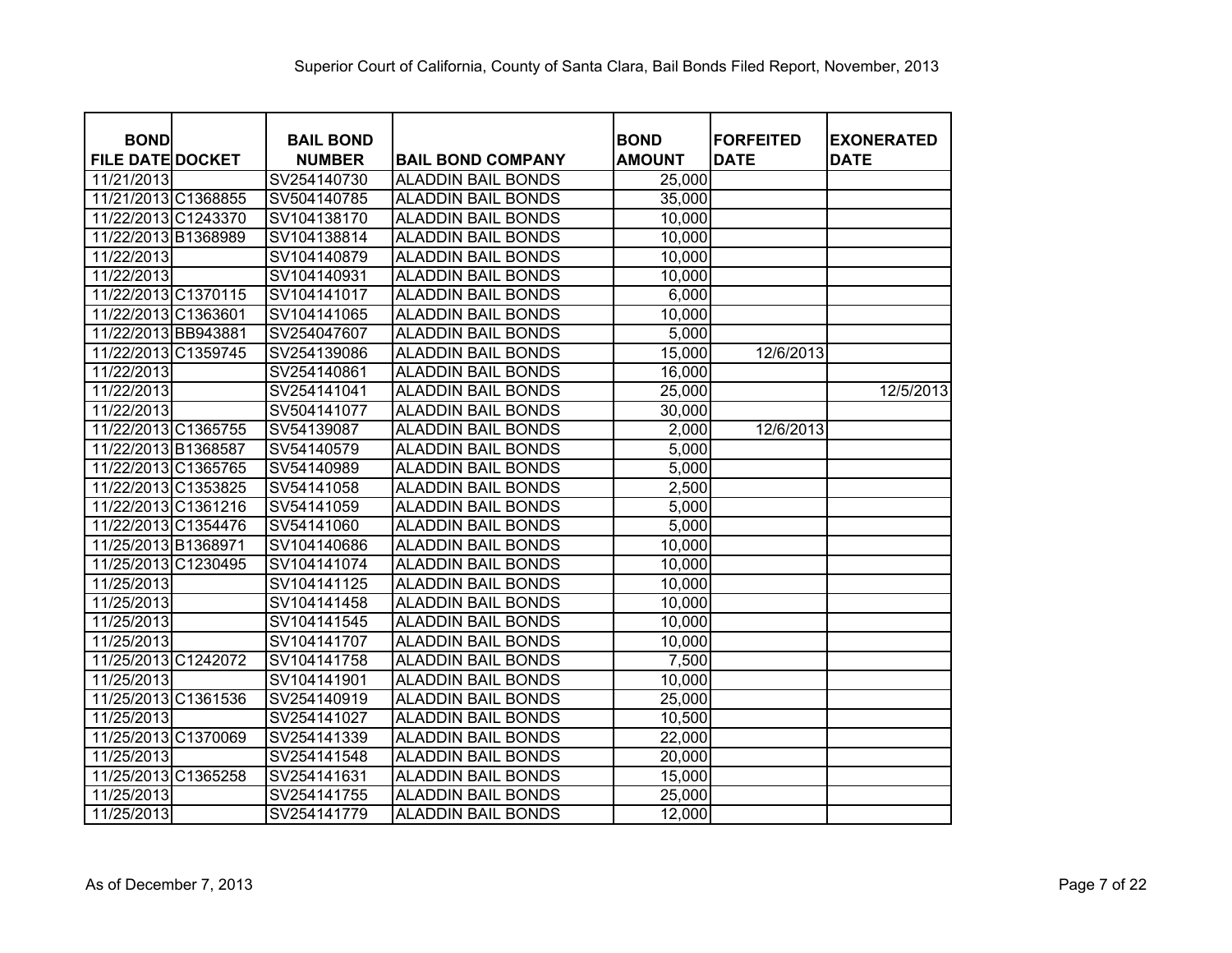| <b>BOND</b><br><b>FILE DATE DOCKET</b> | <b>BAIL BOND</b><br><b>NUMBER</b> | <b>BAIL BOND COMPANY</b>  | <b>BOND</b><br><b>AMOUNT</b> | <b>FORFEITED</b><br><b>DATE</b> | <b>EXONERATED</b><br><b>DATE</b> |
|----------------------------------------|-----------------------------------|---------------------------|------------------------------|---------------------------------|----------------------------------|
| 11/25/2013                             | SV504141233                       | <b>ALADDIN BAIL BONDS</b> | 50,000                       |                                 |                                  |
| 11/25/2013                             | SV504141269                       | <b>ALADDIN BAIL BONDS</b> | 35,000                       |                                 |                                  |
| 11/25/2013                             | SV504141654                       | <b>ALADDIN BAIL BONDS</b> | 40,000                       |                                 |                                  |
| 11/25/2013                             | SV504141677                       | <b>ALADDIN BAIL BONDS</b> | 30,000                       |                                 |                                  |
| 11/25/2013                             | SV504141812                       | <b>ALADDIN BAIL BONDS</b> | 30,000                       |                                 |                                  |
| 11/25/2013                             | SV504141904                       | <b>ALADDIN BAIL BONDS</b> | 35,000                       |                                 |                                  |
| 11/25/2013 F1035377                    | SV54140953                        | ALADDIN BAIL BONDS        | 5,000                        |                                 | 11/27/2013                       |
| 11/25/2013 C1362370                    | SV54141632                        | ALADDIN BAIL BONDS        | 500                          |                                 |                                  |
| 11/25/2013                             | SV54141826                        | ALADDIN BAIL BONDS        | 3,500                        |                                 |                                  |
| 11/26/2013                             | SV104141725                       | ALADDIN BAIL BONDS        | 10,000                       |                                 |                                  |
| 11/26/2013 F1349235                    | SV104141783                       | <b>ALADDIN BAIL BONDS</b> | 10,000                       |                                 |                                  |
| 11/26/2013                             | SV254141168                       | ALADDIN BAIL BONDS        | 10,000                       |                                 |                                  |
| 11/26/2013 B1368299                    | SV254141914                       | ALADDIN BAIL BONDS        | 10,000                       |                                 |                                  |
| 11/26/2013                             | SV254142069                       | ALADDIN BAIL BONDS        | 11,000                       |                                 |                                  |
| 11/26/2013 C1370490                    | SV254142132                       | ALADDIN BAIL BONDS        | 11,000                       |                                 |                                  |
| 11/26/2013 B1369407                    | SV25414814                        | ALADDIN BAIL BONDS        | 20,000                       |                                 |                                  |
| 11/26/2013 F1349152                    | SV504141185                       | ALADDIN BAIL BONDS        | 25,000                       |                                 |                                  |
| 11/26/2013                             | SV504141961                       | <b>ALADDIN BAIL BONDS</b> | 27,000                       |                                 |                                  |
| 11/26/2013                             | SV504141990                       | ALADDIN BAIL BONDS        | 50,000                       |                                 |                                  |
| 11/26/2013                             | SV504141994                       | <b>ALADDIN BAIL BONDS</b> | 35,000                       |                                 |                                  |
| 11/26/2013                             | SV504142027                       | ALADDIN BAIL BONDS        | 11,000                       |                                 |                                  |
| 11/26/2013 B1369848                    | SV504142061                       | <b>ALADDIN BAIL BONDS</b> | 41,000                       |                                 |                                  |
| 11/26/2013                             | SV504142118                       | <b>ALADDIN BAIL BONDS</b> | 15,000                       |                                 |                                  |
| 11/26/2013 B1369118                    | SV54141675                        | <b>ALADDIN BAIL BONDS</b> | 5,000                        |                                 |                                  |
| 11/26/2013 C1366599                    | SV54141998                        | <b>ALADDIN BAIL BONDS</b> | 5,000                        |                                 |                                  |
| 11/26/2013 C1354719                    | SV54142126                        | <b>ALADDIN BAIL BONDS</b> | 2,000                        |                                 |                                  |
| 11/27/2013 F1345699                    | SV254142010                       | <b>ALADDIN BAIL BONDS</b> | 15,000                       |                                 |                                  |
| 11/27/2013 C1368469                    | SV504140503                       | <b>ALADDIN BAIL BONDS</b> | 25,000                       |                                 |                                  |
| 11/27/2013                             | SV504142425                       | <b>ALADDIN BAIL BONDS</b> | 38,000                       |                                 |                                  |
| 11/27/2013 C1354397                    | SV54139922                        | <b>ALADDIN BAIL BONDS</b> | 5,000                        |                                 |                                  |
| 11/12/2013 F1348854                    | 2013DD012907                      | ALICE CORTEZ BAIL BONDS   | 50,000                       |                                 |                                  |
| 11/12/2013                             | 2013DD012908                      | ALICE CORTEZ BAIL BONDS   | 20,000                       |                                 |                                  |
| 11/12/2013 C1367662                    | 2013EE004307                      | ALICE CORTEZ BAIL BONDS   | 75,000                       |                                 |                                  |
| 11/25/2013 F1348799                    | 2013AA092371                      | ALICE CORTEZ BAIL BONDS   | 5,000                        |                                 |                                  |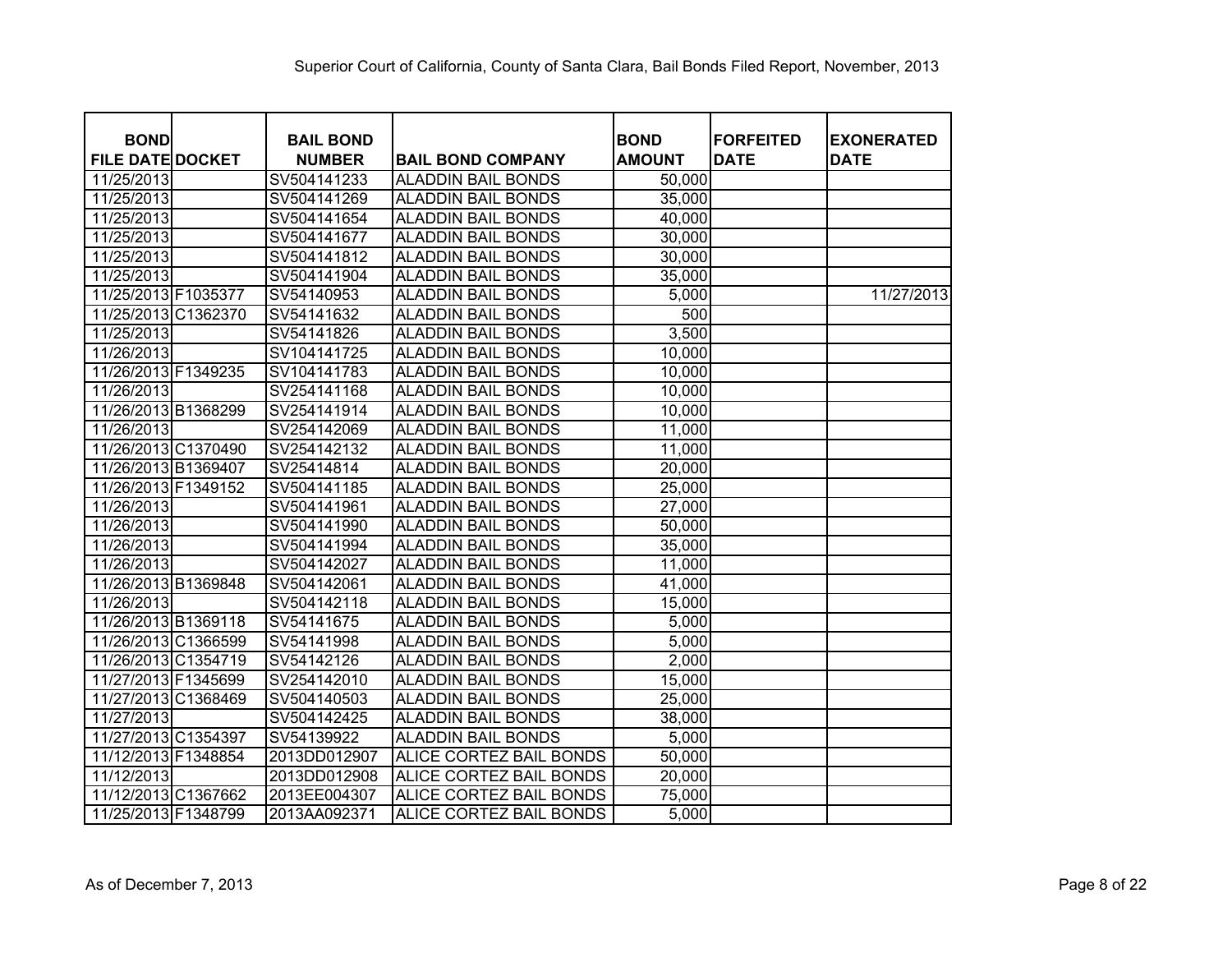| <b>BOND</b>             | <b>BAIL BOND</b> |                               | <b>BOND</b>   | <b>FORFEITED</b> | <b>EXONERATED</b> |
|-------------------------|------------------|-------------------------------|---------------|------------------|-------------------|
| <b>FILE DATE DOCKET</b> | <b>NUMBER</b>    | <b>BAIL BOND COMPANY</b>      | <b>AMOUNT</b> | <b>DATE</b>      | <b>DATE</b>       |
| 11/1/2013               |                  | 5112336602 ALL PRO BAIL BONDS | 5,000         |                  |                   |
| 11/1/2013               |                  | 5801756533 ALL PRO BAIL BONDS | 5,000         |                  |                   |
| 11/4/2013               |                  | 5112336529 ALL PRO BAIL BONDS | 10,000        |                  |                   |
| 11/4/2013               |                  | 5112336574 ALL PRO BAIL BONDS | 10,000        |                  |                   |
| 11/4/2013               |                  | 5271762832 ALL PRO BAIL BONDS | 7,000         |                  |                   |
| 11/4/2013               |                  | 5271762845 ALL PRO BAIL BONDS | 15,500        |                  |                   |
| 11/4/2013               |                  | 5271763037 ALL PRO BAIL BONDS | 20,000        |                  |                   |
| 11/4/2013               |                  | 5550932783 ALL PRO BAIL BONDS | 35,000        |                  | 12/1/2013         |
| 11/4/2013               |                  | 5551041826 ALL PRO BAIL BONDS | 35,000        |                  |                   |
| 11/4/2013 C1368663      |                  | 5551041839 ALL PRO BAIL BONDS | 35,000        |                  |                   |
| 11/4/2013 C1362661      |                  | 5801743902 ALL PRO BAIL BONDS | 5,000         |                  | 12/2/2013         |
| 11/5/2013               |                  | 5551041813 ALL PRO BAIL BONDS | 50,000        |                  |                   |
| 11/6/2013 C1366046      |                  | 5112336516 ALL PRO BAIL BONDS | 10,000        |                  |                   |
| 11/6/2013 C1362812      |                  | 5271762874 ALL PRO BAIL BONDS | 23,000        |                  |                   |
| 11/6/2013 C1367974      |                  | 5801756492 ALL PRO BAIL BONDS | 5,000         |                  |                   |
| 11/7/2013               |                  | 5271762960 ALL PRO BAIL BONDS | 12,000        |                  |                   |
| 11/7/2013 F1348923      |                  | 5551041897 ALL PRO BAIL BONDS | 35,000        | 11/19/2013       | 12/6/2013         |
| 11/8/2013 C1369106      |                  | 5112336532 ALL PRO BAIL BONDS | 10,000        |                  |                   |
| 11/12/2013 C1369217     |                  | 5112309404 ALL PRO BAIL BONDS | 10,000        |                  |                   |
| 11/12/2013              |                  | 5112336347 ALL PRO BAIL BONDS | 10,000        |                  |                   |
| 11/12/2013              |                  | 5112336545 ALL PRO BAIL BONDS | 10,000        |                  |                   |
| 11/12/2013              |                  | 5271762791 ALL PRO BAIL BONDS | 15,000        |                  |                   |
| 11/12/2013              |                  | 5271762957 ALL PRO BAIL BONDS | 20,000        |                  |                   |
| 11/12/2013              |                  | 5271798330 ALL PRO BAIL BONDS | 25,000        |                  |                   |
| 11/12/2013              |                  | 5550932770 ALL PRO BAIL BONDS | 50,000        |                  |                   |
| 11/12/2013 C1362445     |                  | 5551035492 ALL PRO BAIL BONDS | 50,000        |                  |                   |
| 11/12/2013 C1363442     |                  | 5551041871 ALL PRO BAIL BONDS | 35,000        |                  |                   |
| 11/12/2013 C1369258     |                  | 5551041884 ALL PRO BAIL BONDS | 50,000        |                  |                   |
| 11/12/2013              |                  | 5801756450 ALL PRO BAIL BONDS | 2,000         |                  |                   |
| 11/13/2013 C1368560     |                  | 5105356585 ALL PRO BAIL BONDS | 75,000        |                  |                   |
| 11/13/2013              |                  | 5271798327 ALL PRO BAIL BONDS | 15,000        |                  |                   |
| 11/13/2013 C1369876     |                  | 5271805856 ALL PRO BAIL BONDS | 20,000        |                  |                   |
| 11/13/2013 F1348824     |                  | 5801756377 ALL PRO BAIL BONDS | 4,000         |                  |                   |
| 11/13/2013              |                  | 5801756380 ALL PRO BAIL BONDS | 5,000         |                  |                   |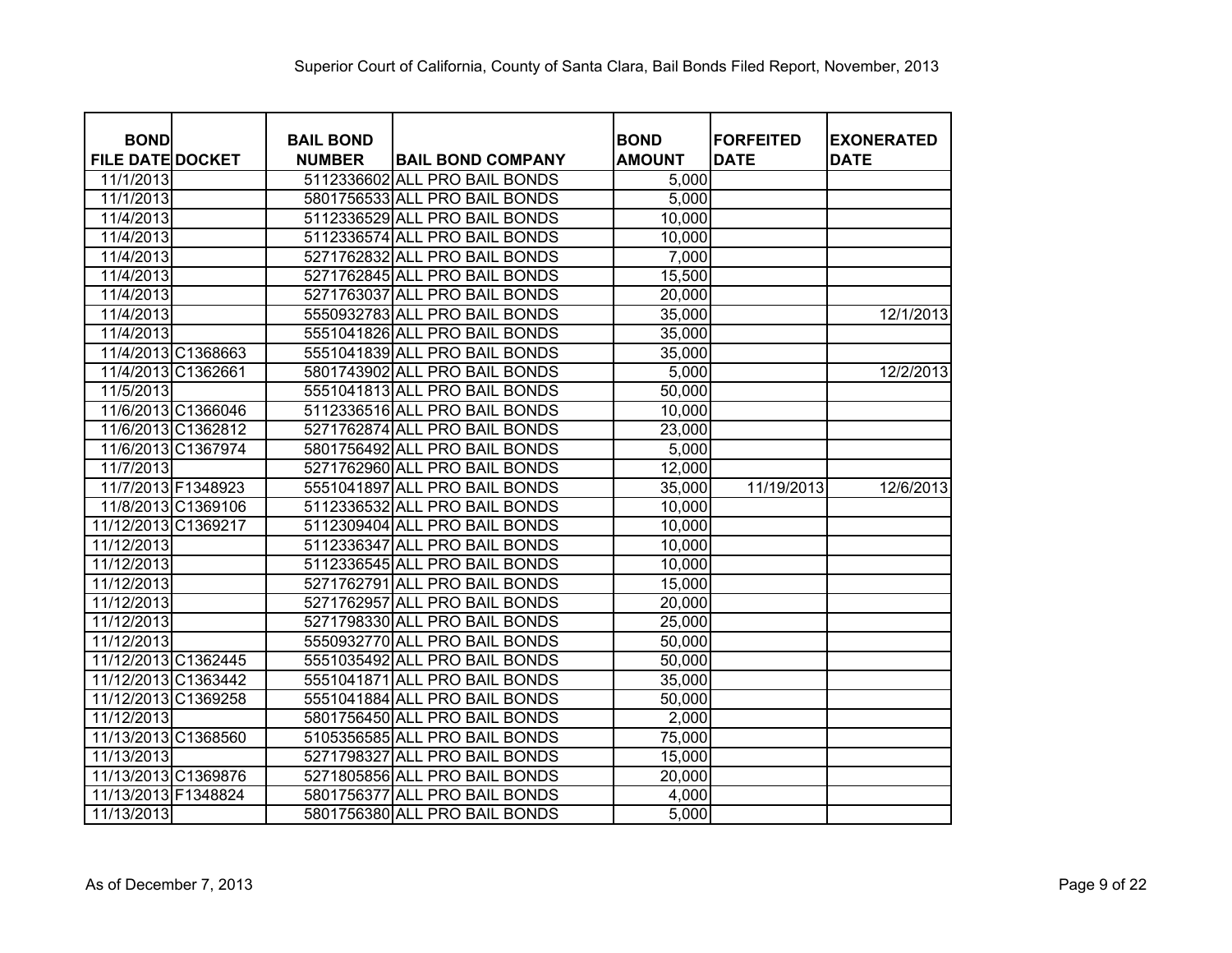| <b>BOND</b>             | <b>BAIL BOND</b> |                               | <b>BOND</b>   | <b>FORFEITED</b> | <b>EXONERATED</b> |
|-------------------------|------------------|-------------------------------|---------------|------------------|-------------------|
| <b>FILE DATE DOCKET</b> | <b>NUMBER</b>    | <b>BAIL BOND COMPANY</b>      | <b>AMOUNT</b> | <b>DATE</b>      | <b>DATE</b>       |
| 11/14/2013              |                  | 5271805872 ALL PRO BAIL BONDS | 26,000        |                  |                   |
| 11/14/2013 C1365930     |                  | 5801756489 ALL PRO BAIL BONDS | 5,000         |                  |                   |
| 11/15/2013 C1368952     |                  | 5105356639 ALL PRO BAIL BONDS | 91,000        | 11/26/2013       |                   |
| 11/15/2013 C1364729     |                  | 5271805885 ALL PRO BAIL BONDS | 20,000        |                  |                   |
| 11/15/2013 C1356531     |                  | 5801743874 ALL PRO BAIL BONDS | 5,000         |                  |                   |
| 11/15/2013 C1369428     |                  | 5801756393 ALL PRO BAIL BONDS | 5,000         |                  |                   |
| 11/15/2013 C1359740     |                  | 5801756405 ALL PRO BAIL BONDS | 1,000         |                  | 11/21/2013        |
| 11/18/2013 C1114107     |                  | 5105356655 ALL PRO BAIL BONDS | 100,000       |                  |                   |
| 11/18/2013 C1368246     |                  | 5112309235 ALL PRO BAIL BONDS | 10,000        |                  |                   |
| 11/18/2013              |                  | 5112309475 ALL PRO BAIL BONDS | 6,000         |                  |                   |
| 11/18/2013              |                  | 5112336321 ALL PRO BAIL BONDS | 10,000        |                  |                   |
| 11/18/2013              |                  | 5112336376 ALL PRO BAIL BONDS | 10,000        |                  |                   |
| 11/18/2013              |                  | 5112336389 ALL PRO BAIL BONDS | 10,000        |                  |                   |
| 11/18/2013 B1368597     |                  | 5112336503 ALL PRO BAIL BONDS | 10,000        |                  |                   |
| 11/18/2013 C1369571     |                  | 5250002087 ALL PRO BAIL BONDS | 250,000       |                  |                   |
| 11/18/2013 C1369571     |                  | 5250002090 ALL PRO BAIL BONDS | 250,000       |                  |                   |
| 11/18/2013              |                  | 5271762775 ALL PRO BAIL BONDS | 25,000        |                  |                   |
| 11/18/2013 C1356528     |                  | 5271762788 ALL PRO BAIL BONDS | 20,000        |                  |                   |
| 11/18/2013              |                  | 5271762829 ALL PRO BAIL BONDS | 20,000        |                  |                   |
| 11/18/2013              |                  | 5271762915 ALL PRO BAIL BONDS | 15,000        |                  |                   |
| 11/18/2013 B1366736     |                  | 5271762931 ALL PRO BAIL BONDS | 15,000        |                  |                   |
| 11/18/2013 C1367643     |                  | 5271805869 ALL PRO BAIL BONDS | 25,000        |                  |                   |
| 11/18/2013              |                  | 5271805984 ALL PRO BAIL BONDS | 11,000        |                  |                   |
| 11/18/2013              |                  | 5551041756 ALL PRO BAIL BONDS | 55,000        |                  |                   |
| 11/18/2013 F1349180     |                  | 5801743887 ALL PRO BAIL BONDS | 5,000         |                  |                   |
| 11/18/2013 BB727623     | S271758936       | ALL PRO BAIL BONDS            | 25,000        | 12/2/2013        |                   |
| 11/19/2013 B1364913     |                  | 511233634 ALL PRO BAIL BONDS  | 10,000        |                  |                   |
| 11/19/2013              |                  | 5112336305 ALL PRO BAIL BONDS | 11,000        |                  |                   |
| 11/19/2013              |                  | 5112336350 ALL PRO BAIL BONDS | 10,000        |                  |                   |
| 11/19/2013              |                  | 5271805898 ALL PRO BAIL BONDS | 16,000        |                  |                   |
| 11/19/2013              |                  | 5271805900 ALL PRO BAIL BONDS | 25,000        |                  |                   |
| 11/20/2013 B1369449     |                  | 5105356642 ALL PRO BAIL BONDS | 25,000        |                  |                   |
| 11/20/2013 C1368299     |                  | 5112309462 ALL PRO BAIL BONDS | 10,000        |                  |                   |
| 11/20/2013 F1347977     |                  | 5112328919 ALL PRO BAIL BONDS | 10,000        |                  |                   |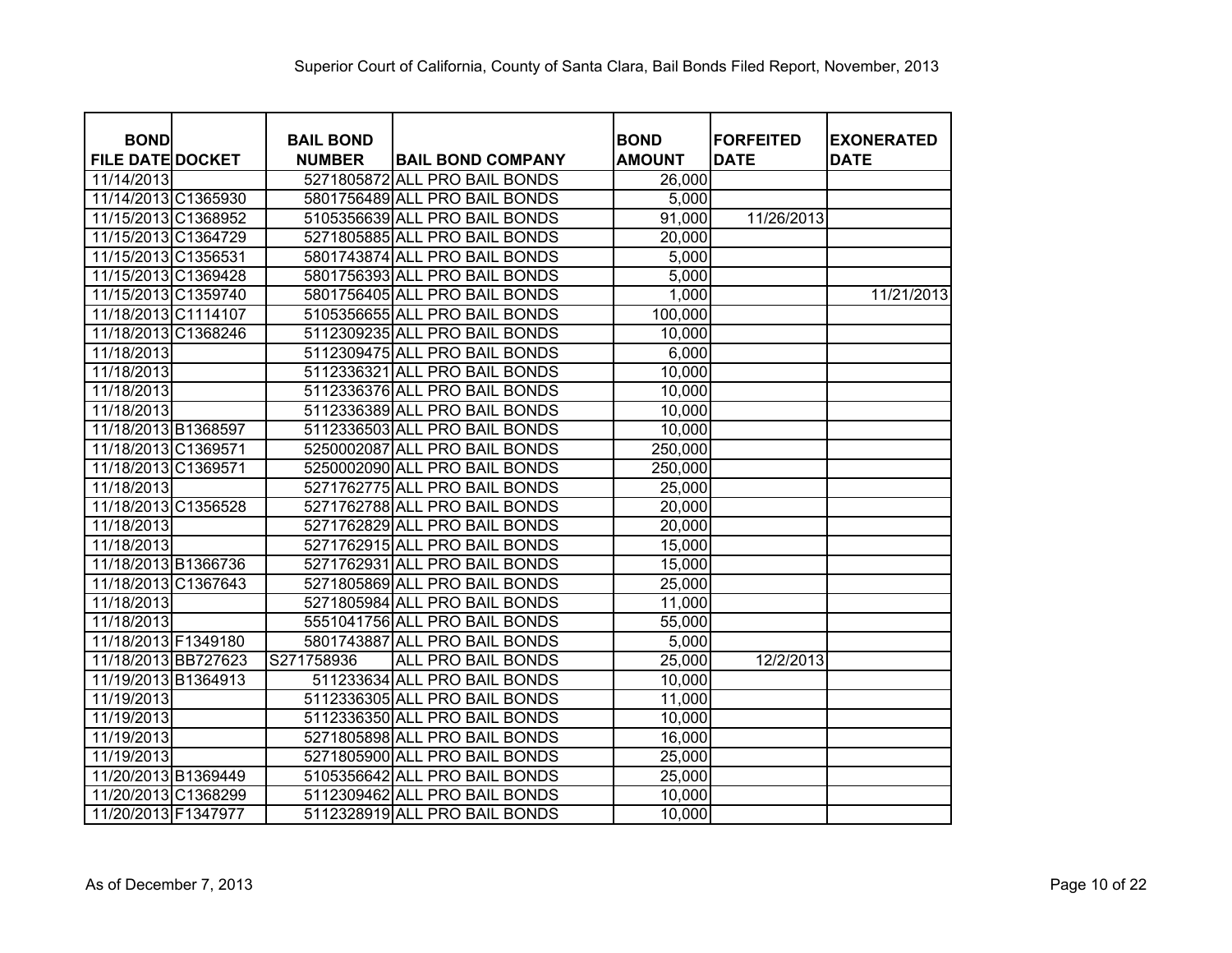| <b>BOND</b>             | <b>BAIL BOND</b> |                               | <b>BOND</b>   | <b>FORFEITED</b> | <b>EXONERATED</b> |
|-------------------------|------------------|-------------------------------|---------------|------------------|-------------------|
| <b>FILE DATE DOCKET</b> | <b>NUMBER</b>    | <b>BAIL BOND COMPANY</b>      | <b>AMOUNT</b> | <b>DATE</b>      | <b>DATE</b>       |
| 11/20/2013 F1345553     |                  | 5112336446 ALL PRO BAIL BONDS | 10,000        |                  |                   |
| 11/20/2013 C1363945     |                  | 5200100946 ALL PRO BAIL BONDS | 500,000       |                  |                   |
| 11/20/2013 C1370282     |                  | 5271762816 ALL PRO BAIL BONDS | 16,000        |                  |                   |
| 11/20/2013 C1368605     |                  | 5271762928 ALL PRO BAIL BONDS | 25,000        |                  |                   |
| 11/20/2013 F1345562     |                  | 5551041532 ALL PRO BAIL BONDS | 50,000        |                  |                   |
| 11/20/2013 F1346992     |                  | 5551041743 ALL PRO BAIL BONDS | 50,000        |                  |                   |
| 11/20/2013 C1368247     |                  | 5801743845 ALL PRO BAIL BONDS | 2,000         |                  |                   |
| 11/21/2013              |                  | 5112336392 ALL PRO BAIL BONDS | 11,000        |                  |                   |
| 11/21/2013 C1369096     |                  | 5551035645 ALL PRO BAIL BONDS | 55,000        |                  |                   |
| 11/22/2013 C1359795     |                  | 5112336459 ALL PRO BAIL BONDS | 10,000        |                  |                   |
| 11/22/2013              |                  | 5271805913 ALL PRO BAIL BONDS | 25,000        |                  |                   |
| 11/22/2013 C1367649     |                  | 5801756463 ALL PRO BAIL BONDS | 5,000         |                  |                   |
| 11/22/2013 C1368280     |                  | 5801756476 ALL PRO BAIL BONDS | 5,000         |                  |                   |
| 11/25/2013              |                  | 5112329312 ALL PRO BAIL BONDS | 10,000        |                  |                   |
| 11/25/2013              |                  | 5112336404 ALL PRO BAIL BONDS | 10,000        |                  |                   |
| 11/25/2013              |                  | 5112336433 ALL PRO BAIL BONDS | 10,000        |                  |                   |
| 11/25/2013              |                  | 5112336558 ALL PRO BAIL BONDS | 10,000        |                  |                   |
| 11/25/2013 B1050347     |                  | 5112336561 ALL PRO BAIL BONDS | 2,000         |                  |                   |
| 11/25/2013              |                  | 5112356271 ALL PRO BAIL BONDS | 10,000        |                  |                   |
| 11/25/2013              |                  | 5551041800 ALL PRO BAIL BONDS | 40,000        |                  |                   |
| 11/25/2013              |                  | 5801756418 ALL PRO BAIL BONDS | 5,000         |                  |                   |
| 11/25/2013 B1369688     | 5801756421       | <b>ALL PRO BAIL BONDS</b>     | 5,000         |                  |                   |
| 11/26/2013 F1346880     |                  | 5105356444 ALL PRO BAIL BONDS | 100,000       |                  |                   |
| 11/26/2013 F1243828     |                  | 5105359953 ALL PRO BAIL BONDS | 100,000       |                  |                   |
| 11/26/2013 C1239512     |                  | 5801743548 ALL PRO BAIL BONDS | 1,500         |                  |                   |
| 11/27/2013              |                  | 5271805926 ALL PRO BAIL BONDS | 20,000        |                  |                   |
| 11/7/2013 B1369138      | IS30K153178      | <b>AMIGO BAIL BONDS</b>       | 25,000        |                  |                   |
| 11/7/2013               | IS50K87957       | <b>AMIGO BAIL BONDS</b>       | 30,000        |                  |                   |
| 11/12/2013              | IS30K153179      | <b>AMIGO BAIL BONDS</b>       | 250           |                  |                   |
| 11/12/2013 C1369420     | IS50K91456       | <b>AMIGO BAIL BONDS</b>       | 30,000        |                  |                   |
| 11/18/2013 C1117882     | IS50K91457       | <b>AMIGO BAIL BONDS</b>       | 5,000         |                  |                   |
| 11/19/2013              | IS50K91462       | <b>AMIGO BAIL BONDS</b>       | 25,000        |                  |                   |
| 11/1/2013 C1365585      | T10050433805     | <b>BAD BOYS BAIL BONDS</b>    | 100,000       |                  |                   |
| 11/1/2013 C1363369      | T10050437488     | <b>BAD BOYS BAIL BONDS</b>    | 75,000        |                  |                   |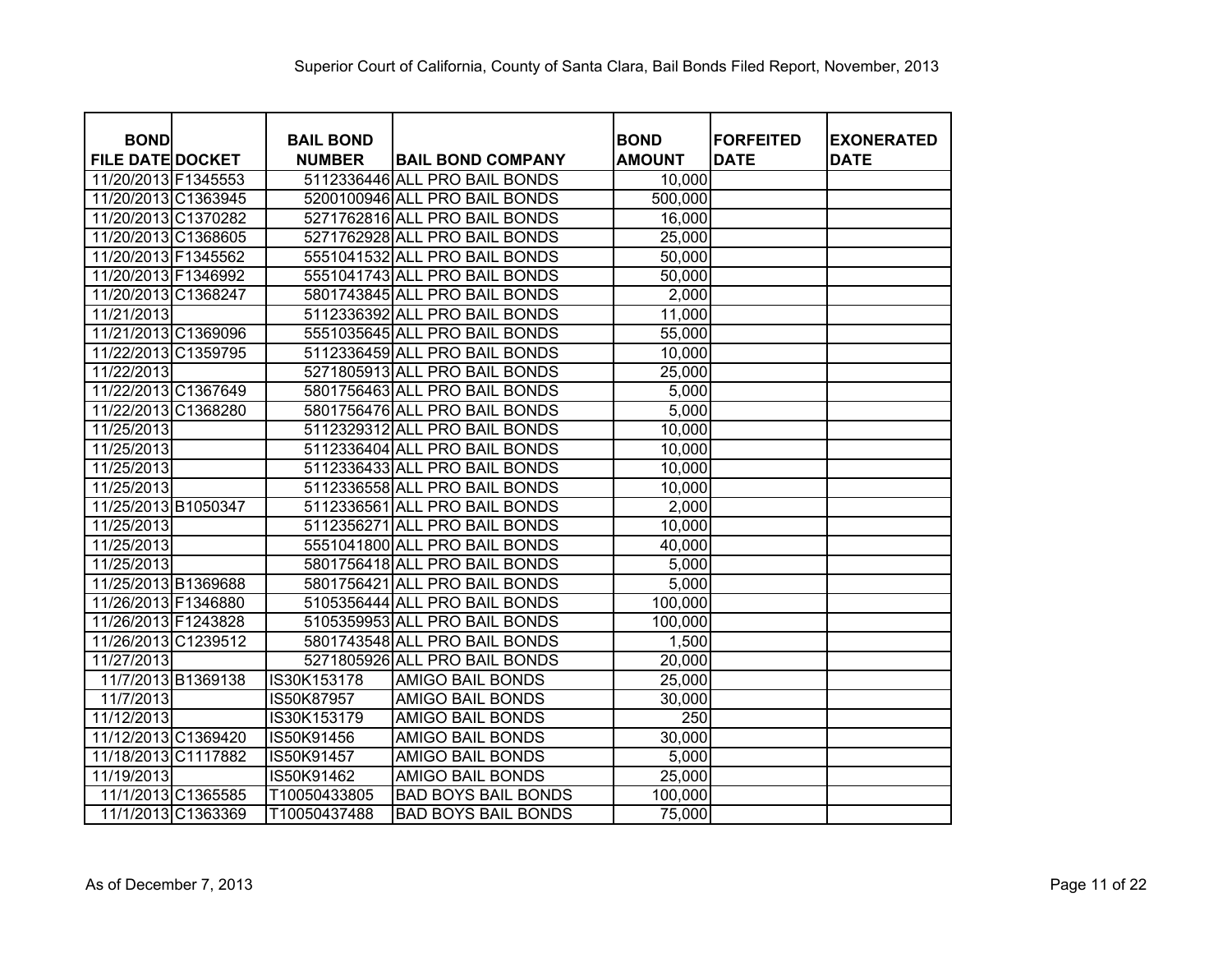| <b>BOND</b>             | <b>BAIL BOND</b> |                            | <b>BOND</b>   | <b>FORFEITED</b> | <b>EXONERATED</b> |
|-------------------------|------------------|----------------------------|---------------|------------------|-------------------|
| <b>FILE DATE DOCKET</b> | <b>NUMBER</b>    | <b>BAIL BOND COMPANY</b>   | <b>AMOUNT</b> | <b>DATE</b>      | <b>DATE</b>       |
| 11/1/2013 C1367183      | T1050428973      | <b>BAD BOYS BAIL BONDS</b> | 10,000        |                  |                   |
| 11/1/2013 C1368959      | T2550437463      | <b>BAD BOYS BAIL BONDS</b> | 20,000        |                  |                   |
| 11/1/2013 C1232406      | T2550437600      | <b>BAD BOYS BAIL BONDS</b> | 20,000        |                  |                   |
| 11/4/2013 B1369357      | T1050425402      | <b>BAD BOYS BAIL BONDS</b> | 10,000        |                  |                   |
| 11/4/2013 B1369333      | T1050428974      | <b>BAD BOYS BAIL BONDS</b> | 10,000        |                  |                   |
| 11/4/2013               | T1050428976      | <b>BAD BOYS BAIL BONDS</b> | 10,000        |                  |                   |
| 11/4/2013 B1368649      | T1050428977      | <b>BAD BOYS BAIL BONDS</b> | 6,000         |                  |                   |
| 11/4/2013               | T2550425138      | <b>BAD BOYS BAIL BONDS</b> | 22,000        |                  |                   |
| 11/4/2013               | T5050437620      | <b>BAD BOYS BAIL BONDS</b> | 40,000        |                  |                   |
| 11/4/2013               | T5050438271      | <b>BAD BOYS BAIL BONDS</b> | 41,000        |                  |                   |
| 11/4/2013 C1349125      | T5050438273      | <b>BAD BOYS BAIL BONDS</b> | 30,000        |                  |                   |
| 11/4/2013 B1369249      | T550437872       | <b>BAD BOYS BAIL BONDS</b> | 1,500         |                  |                   |
| 11/4/2013 C1241843      | T550438226       | <b>BAD BOYS BAIL BONDS</b> | 5,000         |                  |                   |
| 11/4/2013 C1365995      | T550438227       | <b>BAD BOYS BAIL BONDS</b> | 1,000         |                  |                   |
| 11/5/2013 C1365281      | T2550438256      | <b>BAD BOYS BAIL BONDS</b> | 20,000        |                  |                   |
| 11/5/2013 F1345563      | T550429158       | <b>BAD BOYS BAIL BONDS</b> | 5,000         |                  |                   |
| 11/5/2013               | T550429162       | <b>BAD BOYS BAIL BONDS</b> | 1,000         |                  |                   |
| 11/6/2013 C1368758      | T10050437491     | <b>BAD BOYS BAIL BONDS</b> | 65,000        |                  |                   |
| 11/6/2013 C1367182      | T10050437637     | <b>BAD BOYS BAIL BONDS</b> | 75,000        |                  |                   |
| 11/6/2013 C1355519      | T1050433247      | <b>BAD BOYS BAIL BONDS</b> | 5,000         |                  |                   |
| 11/6/2013 C1367302      | T1050437756      | <b>BAD BOYS BAIL BONDS</b> | 10,000        |                  |                   |
| 11/6/2013               | T1050437884      | <b>BAD BOYS BAIL BONDS</b> | 10,000        |                  |                   |
| 11/6/2013 C1365850      | T2550437599      | <b>BAD BOYS BAIL BONDS</b> | 11,000        |                  |                   |
| 11/6/2013 C1369301      | T5050437618      | <b>BAD BOYS BAIL BONDS</b> | 40,000        |                  |                   |
| 11/6/2013               | T550438251       | <b>BAD BOYS BAIL BONDS</b> | 15,000        |                  |                   |
| 11/7/2013 C1364516      | T10050433803     | <b>BAD BOYS BAIL BONDS</b> | 63,000        |                  |                   |
| 11/7/2013               | T1050433567      | <b>BAD BOYS BAIL BONDS</b> | 10,000        |                  |                   |
| 11/7/2013 C1355342      | T1050437882      | <b>BAD BOYS BAIL BONDS</b> | 10,000        |                  |                   |
| 11/7/2013 B1368831      | T2550437598      | <b>BAD BOYS BAIL BONDS</b> | 25,000        |                  |                   |
| 11/8/2013               | T1050433568      | <b>BAD BOYS BAIL BONDS</b> | 10,000        |                  |                   |
| 11/8/2013               | T1050433569      | <b>BAD BOYS BAIL BONDS</b> | 10,000        |                  |                   |
| 11/8/2013 C1365280      | T2550438413      | <b>BAD BOYS BAIL BONDS</b> | 11,000        |                  |                   |
| 11/8/2013 C1367667      | T2550438414      | <b>BAD BOYS BAIL BONDS</b> | 10,000        |                  |                   |
| 11/12/2013              | T10050438574     | <b>BAD BOYS BAIL BONDS</b> | 50,250        |                  |                   |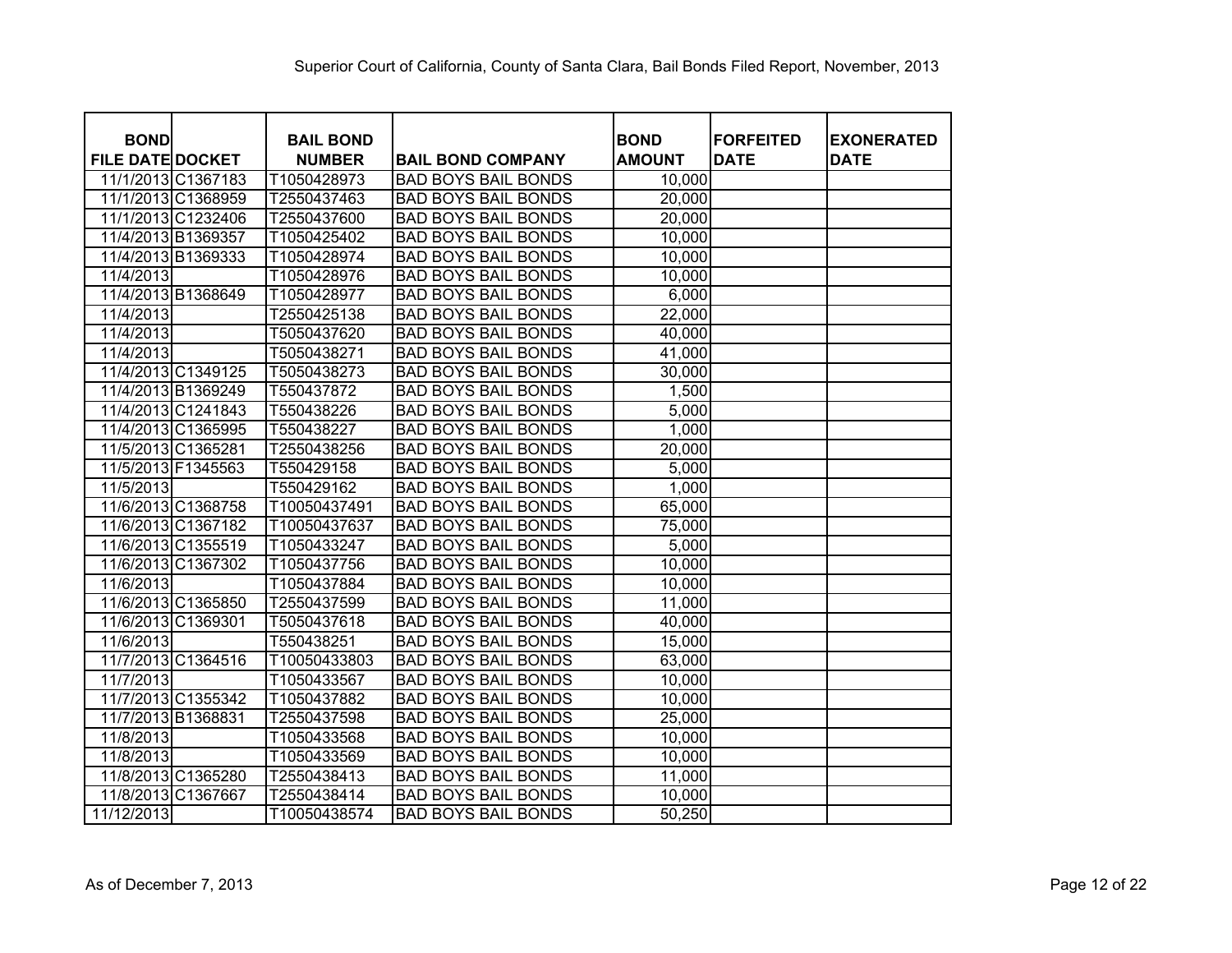| <b>BOND</b>             | <b>BAIL BOND</b> |                            | <b>BOND</b>   | <b>FORFEITED</b> | <b>EXONERATED</b> |
|-------------------------|------------------|----------------------------|---------------|------------------|-------------------|
| <b>FILE DATE DOCKET</b> | <b>NUMBER</b>    | <b>BAIL BOND COMPANY</b>   | <b>AMOUNT</b> | <b>DATE</b>      | <b>DATE</b>       |
| 11/12/2013              | T10050438802     | <b>BAD BOYS BAIL BONDS</b> | 100,000       |                  |                   |
| 11/12/2013 C1360530     | T1050437879      | <b>BAD BOYS BAIL BONDS</b> | 7,000         |                  |                   |
| 11/12/2013              | T1050438240      | <b>BAD BOYS BAIL BONDS</b> | 10,000        |                  |                   |
| 11/12/2013              | T1050438394      | <b>BAD BOYS BAIL BONDS</b> | 10,000        |                  |                   |
| 11/12/2013              | T2550425420      | <b>BAD BOYS BAIL BONDS</b> | 25,000        |                  |                   |
| 11/12/2013 C1366419     | T2550438253      | <b>BAD BOYS BAIL BONDS</b> | 11,000        |                  |                   |
| 11/12/2013              | T2550438412      | <b>BAD BOYS BAIL BONDS</b> | 15,000        |                  |                   |
| 11/13/2013              | T1050438756      | <b>BAD BOYS BAIL BONDS</b> | 10,000        |                  |                   |
| 11/13/2013 F1348371     | T20050438582     | <b>BAD BOYS BAIL BONDS</b> | 150,000       |                  |                   |
| 11/13/2013              | T2550425419      | <b>BAD BOYS BAIL BONDS</b> | 25,000        |                  |                   |
| 11/13/2013              | T2550428978      | <b>BAD BOYS BAIL BONDS</b> | 25,000        |                  |                   |
| 11/13/2013 F1349070     | T2550438249      | <b>BAD BOYS BAIL BONDS</b> | 25,000        |                  |                   |
| 11/13/2013              | T2550438514      | <b>BAD BOYS BAIL BONDS</b> | 25,000        |                  |                   |
| 11/14/2013 C1363624     | T10050438804     | <b>BAD BOYS BAIL BONDS</b> | 100,000       |                  |                   |
| 11/14/2013 F1348386     | T1050433545      | <b>BAD BOYS BAIL BONDS</b> | 7,500         |                  |                   |
| 11/14/2013 C1356616     | T2550438250      | <b>BAD BOYS BAIL BONDS</b> | 25,000        |                  |                   |
| 11/14/2013              | T2550438512      | <b>BAD BOYS BAIL BONDS</b> | 25,000        |                  |                   |
| 11/14/2013              | T50438380        | <b>BAD BOYS BAIL BONDS</b> | 5,000         |                  |                   |
| 11/14/2013              | T5050438782      | <b>BAD BOYS BAIL BONDS</b> | 35,000        |                  |                   |
| 11/14/2013              | T550438380       | <b>BAD BOYS BAIL BONDS</b> | 5,000         |                  |                   |
| 11/15/2013              | T2550438252      | <b>BAD BOYS BAIL BONDS</b> | 11,000        |                  |                   |
| 11/18/2013              | T1050438388      | <b>BAD BOYS BAIL BONDS</b> | 5,000         |                  |                   |
| 11/18/2013 C1368458     | T1050438491      | <b>BAD BOYS BAIL BONDS</b> | 5,000         |                  |                   |
| 11/18/2013              | T1050438494      | <b>BAD BOYS BAIL BONDS</b> | 10,000        |                  |                   |
| 11/18/2013 C1246101     | T1050438495      | <b>BAD BOYS BAIL BONDS</b> | 8,000         |                  | 11/19/2013        |
| 11/18/2013              | T1050438759      | <b>BAD BOYS BAIL BONDS</b> | 10,000        |                  |                   |
| 11/18/2013              | T1050438762      | <b>BAD BOYS BAIL BONDS</b> | 10,000        |                  |                   |
| 11/18/2013              | T2550438773      | <b>BAD BOYS BAIL BONDS</b> | 10,000        |                  |                   |
| 11/18/2013 F1348979     | T5050438532      | <b>BAD BOYS BAIL BONDS</b> | 35,000        |                  |                   |
| 11/18/2013 F1348979     | T5050438533      | <b>BAD BOYS BAIL BONDS</b> | 35,000        |                  |                   |
| 11/18/2013 F1348979     | T5050438534      | <b>BAD BOYS BAIL BONDS</b> | 35,000        |                  |                   |
| 11/19/2013              | T10050438803     | <b>BAD BOYS BAIL BONDS</b> | 75,000        |                  | 12/3/2013         |
| 11/19/2013 F1348667     | T1050433566      | <b>BAD BOYS BAIL BONDS</b> | 10,000        |                  |                   |
| 11/19/2013              | T2550438769      | <b>BAD BOYS BAIL BONDS</b> | 25,000        |                  |                   |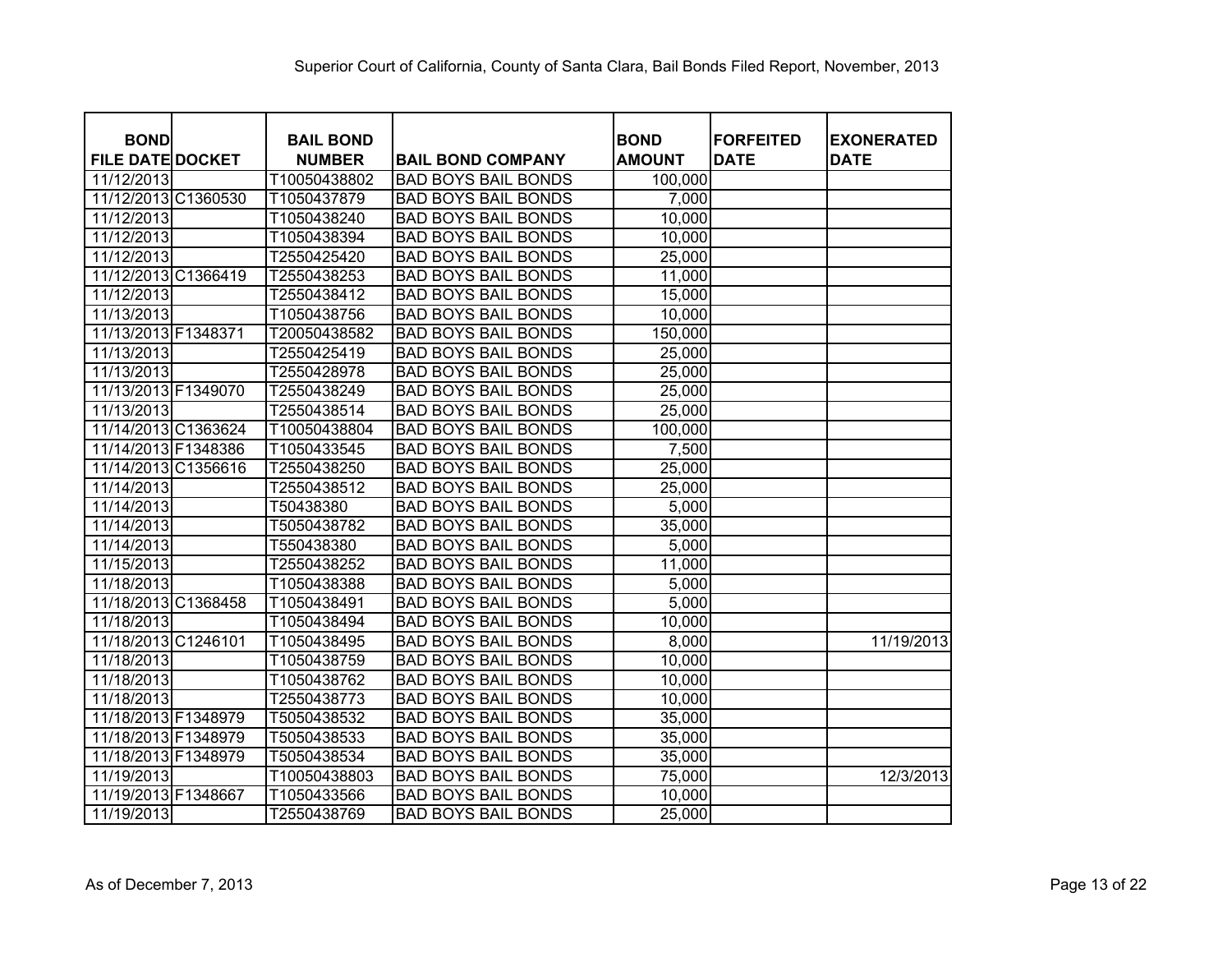| <b>BOND</b>             | <b>BAIL BOND</b> |                            | <b>BOND</b>   | <b>FORFEITED</b> | <b>EXONERATED</b> |
|-------------------------|------------------|----------------------------|---------------|------------------|-------------------|
| <b>FILE DATE DOCKET</b> | <b>NUMBER</b>    | <b>BAIL BOND COMPANY</b>   | <b>AMOUNT</b> | <b>DATE</b>      | <b>DATE</b>       |
| 11/19/2013              | T2550438771      | <b>BAD BOYS BAIL BONDS</b> | 11,000        |                  |                   |
| 11/19/2013              | T5050437617      | <b>BAD BOYS BAIL BONDS</b> | 16,000        |                  |                   |
| 11/19/2013 C1368461     | T550438748       | <b>BAD BOYS BAIL BONDS</b> | 5,000         |                  |                   |
| 11/20/2013 B1263602     | T1050438758      | <b>BAD BOYS BAIL BONDS</b> | 10,000        |                  |                   |
| 11/20/2013              | T2550438254      | <b>BAD BOYS BAIL BONDS</b> | 15,000        |                  |                   |
| 11/20/2013              | T2550438511      | <b>BAD BOYS BAIL BONDS</b> | 21,000        |                  |                   |
| 11/20/2013 C1368695     | T2550438772      | <b>BAD BOYS BAIL BONDS</b> | 25,000        |                  |                   |
| 11/20/2013 B1368568     | T5050437616      | <b>BAD BOYS BAIL BONDS</b> | 50,000        |                  |                   |
| 11/20/2013 F1348931     | T550438749       | <b>BAD BOYS BAIL BONDS</b> | 5,000         |                  |                   |
| 11/21/2013 F1349067     | T10050437931     | <b>BAD BOYS BAIL BONDS</b> | 75,000        |                  |                   |
| 11/21/2013 C1368264     | T1050438757      | <b>BAD BOYS BAIL BONDS</b> | 10,000        |                  |                   |
| 11/21/2013 B1369256     | T5050438780      | <b>BAD BOYS BAIL BONDS</b> | 30,000        |                  |                   |
| 11/22/2013 B1368962     | T1050438387      | <b>BAD BOYS BAIL BONDS</b> | 10,000        |                  |                   |
| 11/22/2013 C1368157     | T2550437773      | <b>BAD BOYS BAIL BONDS</b> | 11,000        |                  |                   |
| 11/22/2013 B1369243     | T2550437774      | <b>BAD BOYS BAIL BONDS</b> | 25,000        |                  |                   |
| 11/22/2013              | T2550438248      | <b>BAD BOYS BAIL BONDS</b> | 16,000        |                  |                   |
| 11/22/2013              | T5050442145      | <b>BAD BOYS BAIL BONDS</b> | 50,000        |                  |                   |
| 11/25/2013              | T10050438805     | <b>BAD BOYS BAIL BONDS</b> | 51,000        |                  |                   |
| 11/25/2013              | T2550428980      | <b>BAD BOYS BAIL BONDS</b> | 15,000        |                  |                   |
| 11/25/2013              | T2550432660      | <b>BAD BOYS BAIL BONDS</b> | 25,000        |                  |                   |
| 11/25/2013              | T2550438255      | <b>BAD BOYS BAIL BONDS</b> | 11,000        |                  |                   |
| 11/25/2013              | T5050442146      | <b>BAD BOYS BAIL BONDS</b> | 26,000        |                  |                   |
| 11/25/2013 C1366164     | T550438378       | <b>BAD BOYS BAIL BONDS</b> | 5,000         |                  |                   |
| 11/25/2013              | T550438586       | <b>BAD BOYS BAIL BONDS</b> | 5,000         |                  |                   |
| 11/25/2013 C1081306     | T550438750       | <b>BAD BOYS BAIL BONDS</b> | 5,000         |                  |                   |
| 11/26/2013              | T1050437877      | <b>BAD BOYS BAIL BONDS</b> | 10,000        |                  |                   |
| 11/26/2013              | T1050438392      | <b>BAD BOYS BAIL BONDS</b> | 10,000        |                  |                   |
| 11/26/2013              | T2550438405      | <b>BAD BOYS BAIL BONDS</b> | 11,000        |                  |                   |
| 11/26/2013 B1370931     | T5050442143      | <b>BAD BOYS BAIL BONDS</b> | 30,000        |                  |                   |
| 11/26/2013 B1369829     | T550429160       | <b>BAD BOYS BAIL BONDS</b> | 5,000         |                  |                   |
| 11/26/2013 C1370448     | T7550442505      | <b>BAD BOYS BAIL BONDS</b> | 35,000        |                  |                   |
| 11/27/2013 C1358104     | T10050441974     | <b>BAD BOYS BAIL BONDS</b> | 50,000        |                  |                   |
| 11/27/2013 C1368468     | T1050438760      | <b>BAD BOYS BAIL BONDS</b> | 10,000        |                  |                   |
| 11/27/2013 C1369877     | T20050442050     | <b>BAD BOYS BAIL BONDS</b> | 200,000       |                  |                   |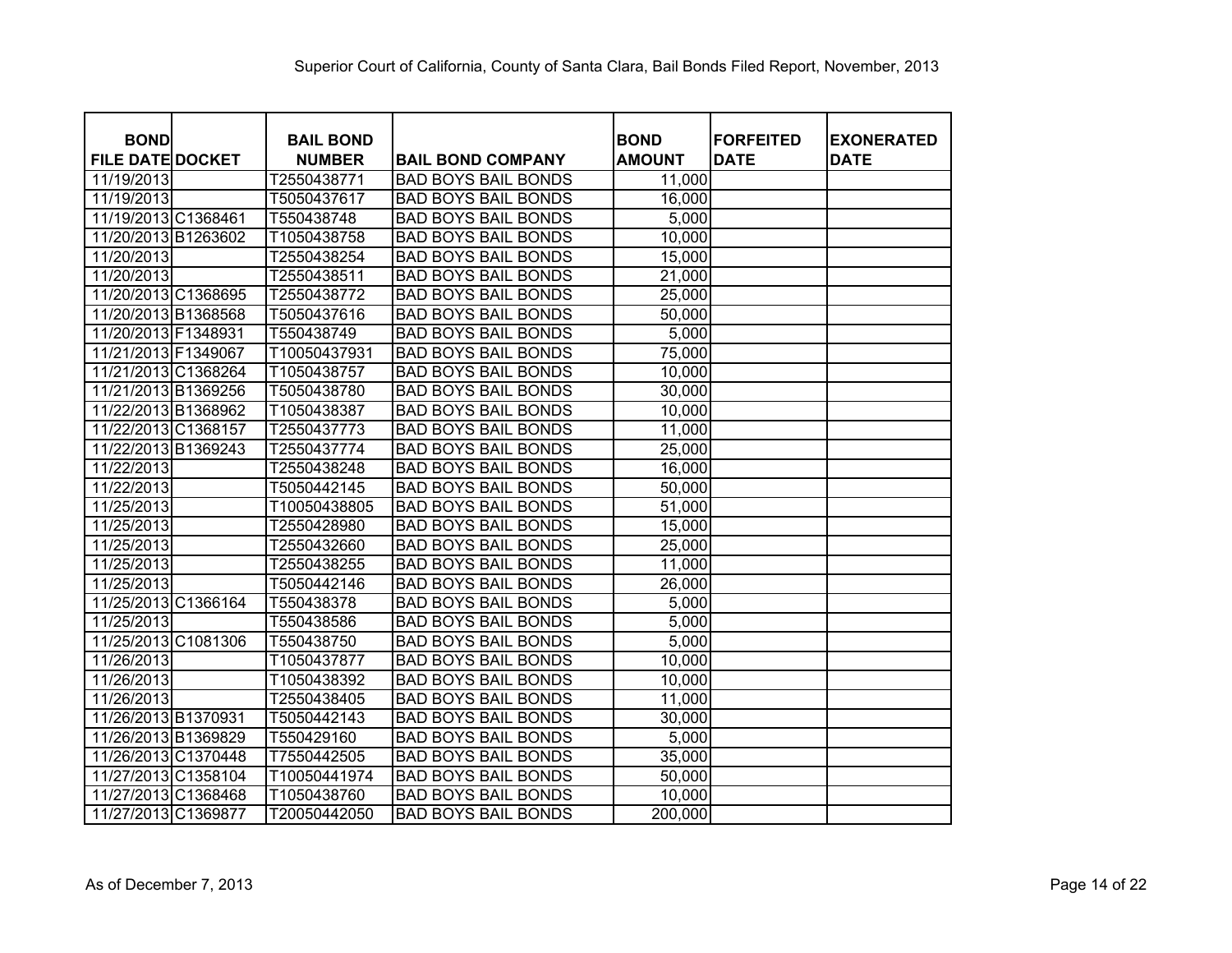| <b>BOND</b>             | <b>BAIL BOND</b> |                                        | <b>BOND</b>        | <b>FORFEITED</b> | <b>EXONERATED</b>                         |
|-------------------------|------------------|----------------------------------------|--------------------|------------------|-------------------------------------------|
| <b>FILE DATE DOCKET</b> | <b>NUMBER</b>    | <b>BAIL BOND COMPANY</b>               | <b>AMOUNT</b>      | <b>DATE</b>      | <b>DATE</b>                               |
| 11/27/2013 C1364533     | T2550438406      | <b>BAD BOYS BAIL BONDS</b>             | 15,000             |                  |                                           |
| 11/27/2013              | T550425373       | <b>BAD BOYS BAIL BONDS</b>             | 2,000              |                  |                                           |
| 11/27/2013 C1367291     | T550429164       | <b>BAD BOYS BAIL BONDS</b>             | 5,000              |                  |                                           |
| <b>BOND FILE DOCKET</b> |                  | <b>BAIL BOND NUM BAIL BOND COMPANY</b> |                    |                  | <b>BOND AMOUFORFEITED DTEXONERATED DT</b> |
| 11/25/2013              | S5002082091      | <b>BAIL BONDS MADE EASY</b>            | 50,000             |                  |                                           |
| 11/1/2013 C1353998      | FCS101217888     | <b>BAIL HOTLINE BAIL BONDS</b>         | 6,000              |                  |                                           |
| 11/4/2013               | FCS101212353     | <b>BAIL HOTLINE BAIL BONDS</b>         | 10,000             |                  |                                           |
| 11/4/2013               | FCS101212354     | <b>BAIL HOTLINE BAIL BONDS</b>         | 10,000             |                  |                                           |
| 11/4/2013 C1358964      | FCS101212355     | <b>BAIL HOTLINE BAIL BONDS</b>         | 5,000              |                  |                                           |
| 11/4/2013 B1369667      | FCS251225162     | <b>BAIL HOTLINE BAIL BONDS</b>         | 21,000             |                  |                                           |
| 11/4/2013 C1364994      | FCS251225167     | <b>BAIL HOTLINE BAIL BONDS</b>         | 25,000             |                  |                                           |
| 11/4/2013 C1362658      | FCS251225168     | <b>BAIL HOTLINE BAIL BONDS</b>         | 12,000             |                  |                                           |
| 11/5/2013 B1369256      | FCS1001157379    | <b>BAIL HOTLINE BAIL BONDS</b>         | 75,000             |                  |                                           |
| 11/5/2013 C1350191      | FCS1001194620    | <b>BAIL HOTLINE BAIL BONDS</b>         | 100,000            |                  |                                           |
| 11/5/2013 B1367606      | FCS2501161644    | <b>BAIL HOTLINE BAIL BONDS</b>         | 200,000            |                  |                                           |
| 11/5/2013 C1242232      | FCS251225170     | <b>BAIL HOTLINE BAIL BONDS</b>         | 12,000             |                  |                                           |
| 11/5/2013 C1369737      | FCS501187312     | <b>BAIL HOTLINE BAIL BONDS</b>         | 40,000             |                  |                                           |
| 11/6/2013               | FCS251225169     | <b>BAIL HOTLINE BAIL BONDS</b>         | 12,000             |                  |                                           |
| 11/6/2013               | FCS251225171     | <b>BAIL HOTLINE BAIL BONDS</b>         | 25,000             |                  |                                           |
| 11/7/2013               | FCS101212357     | <b>BAIL HOTLINE BAIL BONDS</b>         | 10,000             |                  |                                           |
| 11/7/2013 F1348215      | FCS101212359     | <b>BAIL HOTLINE BAIL BONDS</b>         | 5,000              |                  |                                           |
| 11/7/2013 B1369352      | FCS251225166     | <b>BAIL HOTLINE BAIL BONDS</b>         | 25,000             | 11/14/2013       |                                           |
| 11/8/2013 C1366153      | FCS101212358     | <b>BAIL HOTLINE BAIL BONDS</b>         | 5,000              |                  | 12/4/2013                                 |
| 11/8/2013 C1369081      | FCS251208911     | <b>BAIL HOTLINE BAIL BONDS</b>         | 11,000             |                  | 11/12/2013                                |
| 11/8/2013 C1363917      | FCS251225163     | <b>BAIL HOTLINE BAIL BONDS</b>         | 20,000             |                  |                                           |
| 11/12/2013 C1353619     | FCS101217905     | <b>BAIL HOTLINE BAIL BONDS</b>         | 10,000             |                  |                                           |
| 11/12/2013 C1358026     | FCS101217907     | <b>BAIL HOTLINE BAIL BONDS</b>         | 10,000             |                  |                                           |
| 11/12/2013 C1368507     | FCS101217908     | <b>BAIL HOTLINE BAIL BONDS</b>         | 6,000              |                  |                                           |
| 11/12/2013 C1364019     | FCS101224785     | <b>BAIL HOTLINE BAIL BONDS</b>         | 5,000              |                  |                                           |
| 11/12/2013              | FCS101224786     | <b>BAIL HOTLINE BAIL BONDS</b>         | 250                |                  |                                           |
| 11/12/2013 C1349793     | FCS101224788     | <b>BAIL HOTLINE BAIL BONDS</b>         | $\overline{5,000}$ |                  |                                           |
| 11/12/2013              | FCS251208916     | <b>BAIL HOTLINE BAIL BONDS</b>         | 15,000             |                  |                                           |
| 11/12/2013 C1367484     | FCS501187315     | <b>BAIL HOTLINE BAIL BONDS</b>         | 35,000             | 11/20/2013       |                                           |
| 11/13/2013 C1370235     | FCS501208995     | <b>BAIL HOTLINE BAIL BONDS</b>         | 45,000             | 11/26/2013       |                                           |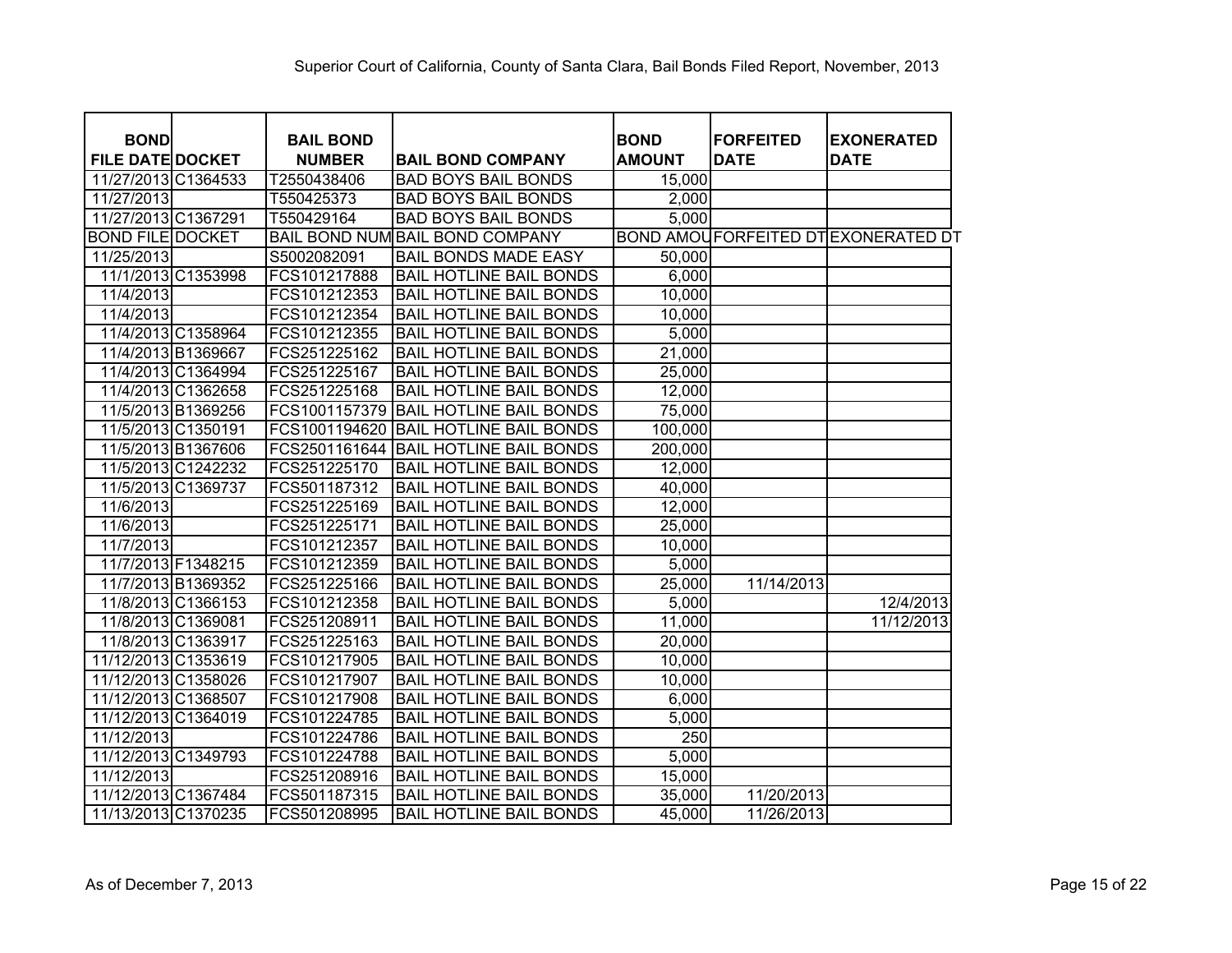| <b>BOND</b><br><b>FILE DATE DOCKET</b> | <b>BAIL BOND</b><br><b>NUMBER</b> | <b>BAIL BOND COMPANY</b>       | <b>BOND</b><br><b>AMOUNT</b> | <b>FORFEITED</b><br><b>DATE</b> | <b>EXONERATED</b><br><b>DATE</b> |
|----------------------------------------|-----------------------------------|--------------------------------|------------------------------|---------------------------------|----------------------------------|
| 11/14/2013                             | FCS101224787                      | <b>BAIL HOTLINE BAIL BONDS</b> | 5,000                        |                                 |                                  |
| 11/14/2013                             | FCS501208996                      | <b>BAIL HOTLINE BAIL BONDS</b> | 30,000                       |                                 |                                  |
| 11/15/2013                             | FCS251227666                      | <b>BAIL HOTLINE BAIL BONDS</b> | 21,000                       |                                 |                                  |
| 11/15/2013 C1369449                    | FCS251227667                      | <b>BAIL HOTLINE BAIL BONDS</b> | 15,000                       |                                 |                                  |
| 11/18/2013 C1361766                    | FCS1001157380                     | <b>BAIL HOTLINE BAIL BONDS</b> | 100,000                      | 12/2/2013                       |                                  |
| 11/18/2013 F1348848                    | FCS101226951                      | <b>BAIL HOTLINE BAIL BONDS</b> | 10,000                       |                                 |                                  |
| 11/18/2013                             | FCS101226953                      | <b>BAIL HOTLINE BAIL BONDS</b> | 2,000                        |                                 |                                  |
| 11/18/2013 C1369259                    | FCS2501151668                     | <b>BAIL HOTLINE BAIL BONDS</b> | 122,000                      |                                 |                                  |
| 11/18/2013 B1368782                    | FCS501187314                      | <b>BAIL HOTLINE BAIL BONDS</b> | 50,000                       |                                 |                                  |
| 11/18/2013                             | FCS501208997                      | <b>BAIL HOTLINE BAIL BONDS</b> | 35,000                       |                                 |                                  |
| 11/18/2013                             | FCS501208998                      | <b>BAIL HOTLINE BAIL BONDS</b> | 37,000                       |                                 |                                  |
| 11/18/2013                             | FCS501208999                      | <b>BAIL HOTLINE BAIL BONDS</b> | 35,000                       |                                 |                                  |
| 11/18/2013 C1362532                    | FCS501224852                      | <b>BAIL HOTLINE BAIL BONDS</b> | 50,000                       |                                 |                                  |
| 11/19/2013 F1349056                    | FCS251227668                      | <b>BAIL HOTLINE BAIL BONDS</b> | 25,000                       |                                 |                                  |
| 11/19/2013                             | FCS251227672                      | <b>BAIL HOTLINE BAIL BONDS</b> | 15,000                       |                                 |                                  |
| 11/19/2013 B1365473                    | FCS501187313                      | <b>BAIL HOTLINE BAIL BONDS</b> | 50,000                       |                                 |                                  |
| 11/20/2013 C1365013                    | FCS101224791                      | <b>BAIL HOTLINE BAIL BONDS</b> | 6,000                        |                                 |                                  |
| 11/20/2013 B1368575                    | FCS251227669                      | <b>BAIL HOTLINE BAIL BONDS</b> | 25,000                       |                                 |                                  |
| 11/20/2013 B1367714                    | FCS251227670                      | <b>BAIL HOTLINE BAIL BONDS</b> | 25,000                       |                                 |                                  |
| 11/20/2013 F1348840                    | FCS251227673                      | <b>BAIL HOTLINE BAIL BONDS</b> | 15,000                       |                                 |                                  |
| 11/20/2013                             | FCS251227674                      | <b>BAIL HOTLINE BAIL BONDS</b> | 16,000                       |                                 |                                  |
| 11/20/2013                             | FCS251227675                      | <b>BAIL HOTLINE BAIL BONDS</b> | 20,000                       |                                 |                                  |
| 11/20/2013 C1369733                    | FCS501224853                      | <b>BAIL HOTLINE BAIL BONDS</b> | 35,000                       |                                 |                                  |
| 11/20/2013                             | FCS501224854                      | <b>BAIL HOTLINE BAIL BONDS</b> | 40,000                       |                                 |                                  |
| 11/21/2013                             | FCS101224794                      | <b>BAIL HOTLINE BAIL BONDS</b> | 10,000                       |                                 |                                  |
| 11/22/2013                             | FCS101224790                      | <b>BAIL HOTLINE BAIL BONDS</b> | 6,000                        |                                 |                                  |
| 11/22/2013 B1365257                    | FCS101226952                      | <b>BAIL HOTLINE BAIL BONDS</b> | 10,000                       |                                 |                                  |
| 11/22/2013                             | FCS101226954                      | <b>BAIL HOTLINE BAIL BONDS</b> | 10,000                       |                                 |                                  |
| 11/22/2013 C1361732                    | FCS101226955                      | <b>BAIL HOTLINE BAIL BONDS</b> | 10,000                       |                                 |                                  |
| 11/22/2013 B1364560                    | FCS251218191                      | <b>BAIL HOTLINE BAIL BONDS</b> | 10,000                       |                                 |                                  |
| 11/22/2013                             | GCS101226956                      | <b>BAIL HOTLINE BAIL BONDS</b> | 10,000                       |                                 |                                  |
| 11/25/2013 C1359434                    | FCS251218192                      | <b>BAIL HOTLINE BAIL BONDS</b> | 25,000                       |                                 |                                  |
| 11/26/2013 B1369831                    | FCS101226965                      | <b>BAIL HOTLINE BAIL BONDS</b> | 10,000                       |                                 |                                  |
| 11/26/2013 F1244051                    | FCS501215470                      | <b>BAIL HOTLINE BAIL BONDS</b> | 35,000                       |                                 |                                  |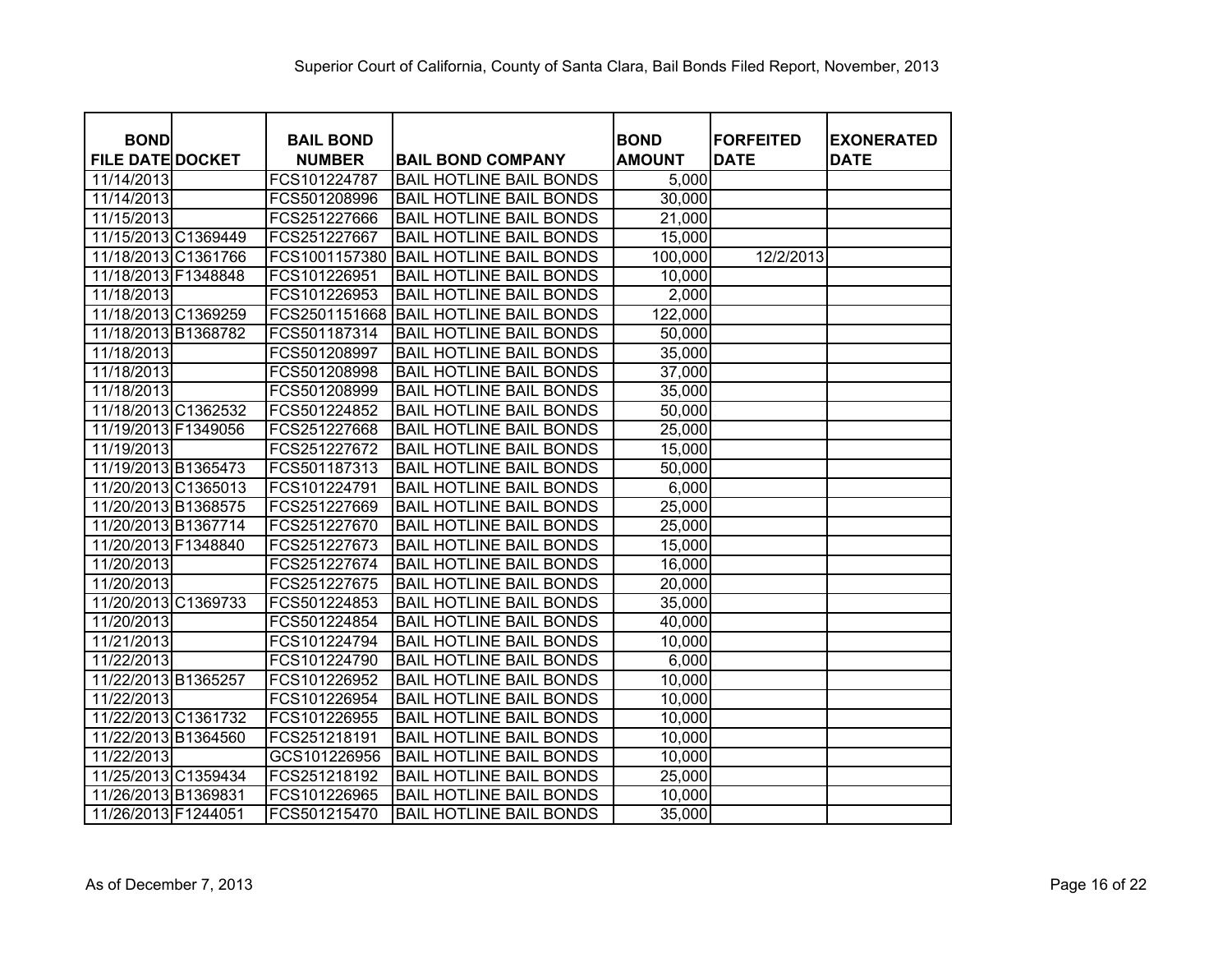| <b>BOND</b>             | <b>BAIL BOND</b> |                                  | <b>BOND</b>   | <b>FORFEITED</b> | <b>EXONERATED</b> |
|-------------------------|------------------|----------------------------------|---------------|------------------|-------------------|
| <b>FILE DATE DOCKET</b> | <b>NUMBER</b>    | <b>BAIL BOND COMPANY</b>         | <b>AMOUNT</b> | <b>DATE</b>      | <b>DATE</b>       |
| 11/26/2013 CC467231     | FCS501228135     | <b>BAIL HOTLINE BAIL BONDS</b>   | 10,000        |                  |                   |
| 11/27/2013 B1368935     | FCS101226963     | <b>BAIL HOTLINE BAIL BONDS</b>   | 10,000        |                  |                   |
| 11/27/2013 B1368007     | FCS101226964     | <b>BAIL HOTLINE BAIL BONDS</b>   | 1,000         |                  |                   |
| 11/27/2013 F1349068     | FCS251218195     | <b>BAIL HOTLINE BAIL BONDS</b>   | 15,000        |                  |                   |
| 11/27/2013 C1369513     | FCS501224855     | <b>BAIL HOTLINE BAIL BONDS</b>   | 50,000        |                  |                   |
| 11/12/2013 B1368621     | AS100128568      | BEVERLY NELSON BSIL BON          | 100,000       | 11/25/2013       |                   |
| 11/4/2013               |                  | 5112082558 BODYGUARD BAIL BONDS  | 10,000        |                  |                   |
| 11/13/2013              |                  | 5271755555 BODYGUARD BAIL BONDS  | 5,000         |                  |                   |
| 11/19/2013 B1365822     |                  | 5271755571 BODYGUARD BAIL BONDS  | 20,000        |                  |                   |
| 11/25/2013 B1369560     |                  | 5105350385 BODYGUARD BAIL BONDS  | 86,000        |                  |                   |
| 11/25/2013              |                  | 5550932895 BODYGUARD BAIL BONDS  | 25,000        |                  |                   |
| 11/18/2013 F1348343     | AS15392697       | <b>DIAZ BROS BAIL BONDS</b>      | 5,000         |                  |                   |
| 11/4/2013               | 2013EE005505     | <b>DISCREET BAIL BONDS</b>       | 75,000        |                  |                   |
| 11/6/2013               | 2013EE005023     | <b>DISCREET BAIL BONDS</b>       | 10,000        |                  |                   |
| 11/12/2013              | 2013CC021399     | <b>DISCREET BAIL BONDS</b>       | 26,000        |                  |                   |
| 11/13/2013 B1369655     | 2013CC021400     | <b>DISCREET BAIL BONDS</b>       | 25,000        |                  |                   |
| 11/19/2013              | 2013BB033010     | <b>DISCREET BAIL BONDS</b>       | 10,000        |                  |                   |
| 11/21/2013              | 2013CC022131     | <b>DISCREET BAIL BONDS</b>       | 15,000        |                  |                   |
| 11/22/2013              | 2013CC022132     | <b>DISCREET BAIL BONDS</b>       | 25,000        |                  |                   |
| 11/25/2013              | 2013CC022185     | ED MUMBERT BAIL BONDS            | 25,000        |                  |                   |
| 11/1/2013 F1348307      |                  | 5801729166 EIGHT BALL BAIL BONDS | 5,000         |                  |                   |
| 11/4/2013 F1347532      |                  | 5112304748 EIGHT BALL BAIL BONDS | 10,000        |                  |                   |
| 11/13/2013 F1348730     |                  | 5551027147 EIGHT BALL BAIL BONDS | 10,000        |                  |                   |
| 11/27/2013 F1349004     | 5112324601       | <b>EIGHT BALL BAIL BONDS</b>     | 10,000        |                  |                   |
| 11/1/2013               | T2550437995      | <b>GOLDEN STATE BAIL BONDS</b>   | 15,000        |                  |                   |
| 11/4/2013               | T5050429072      | <b>GOLDEN STATE BAIL BONDS</b>   | 30,000        |                  |                   |
| 11/5/2013 C1351071      | T1550437994      | <b>GOLDEN STATE BAIL BONDS</b>   | 10,000        |                  |                   |
| 11/6/2013 C1243849      | T2550437996      | <b>GOLDEN STATE BAIL BONDS</b>   | 25,000        |                  |                   |
| 11/6/2013               | T5050428949      | <b>GOLDEN STATE BAIL BONDS</b>   | 40,000        |                  |                   |
| 11/8/2013               | T5050437997      | <b>GOLDEN STATE BAIL BONDS</b>   | 25,000        |                  |                   |
| 11/12/2013 B1369369     | T10050437998     | <b>GOLDEN STATE BAIL BONDS</b>   | 100,000       |                  |                   |
| 11/13/2013 C1369531     | T5050429073      | <b>GOLDEN STATE BAIL BONDS</b>   | 26,000        |                  |                   |
| 11/14/2013 C1367927     | T20050438000     | <b>GOLDEN STATE BAIL BONDS</b>   | 106,000       |                  |                   |
| 11/14/2013 F1348485     | T25050429079     | <b>GOLDEN STATE BAIL BONDS</b>   | 200,000       |                  |                   |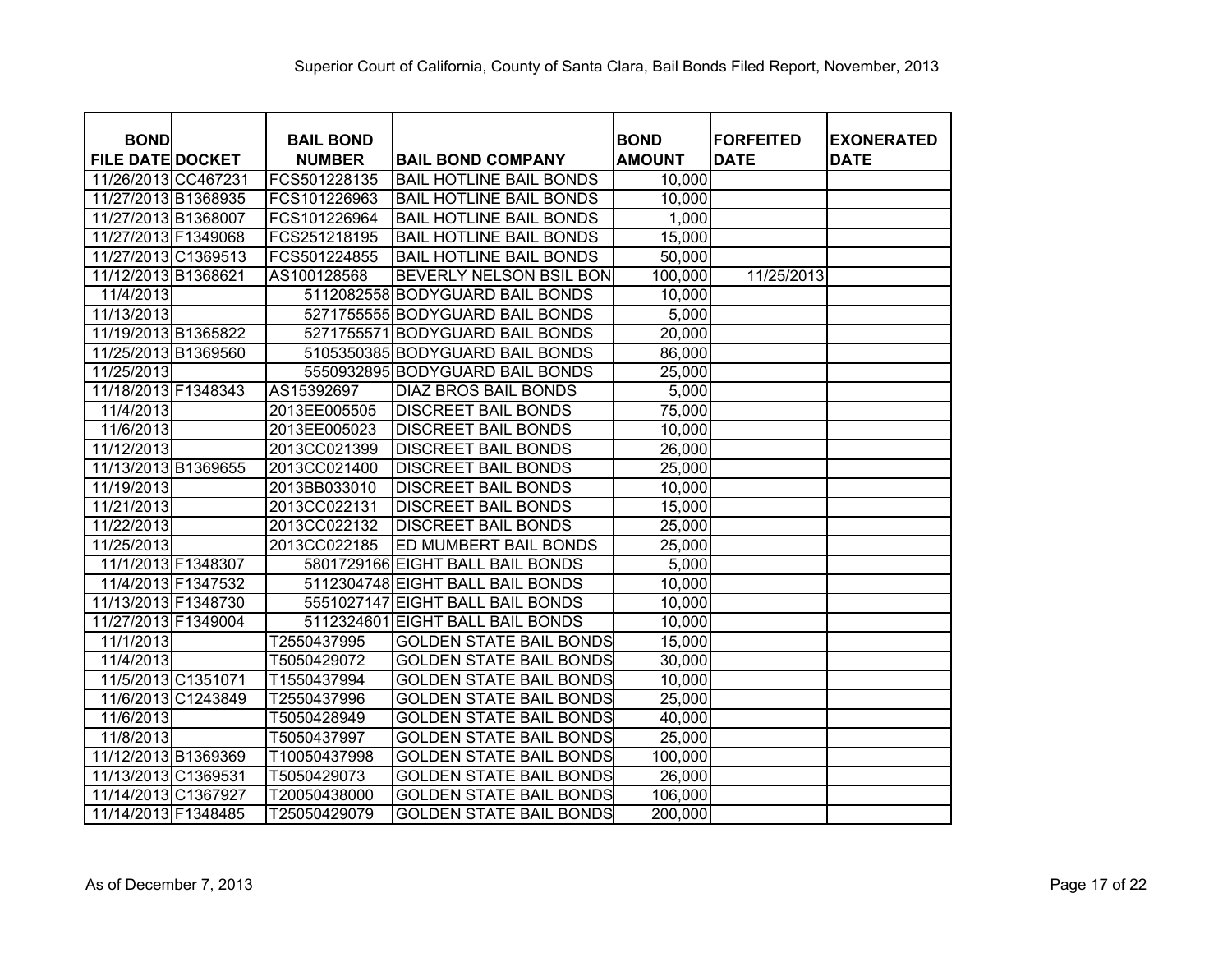|                                        |                                   |                                | <b>BOND</b>   | <b>IFORFEITED</b> |                                  |
|----------------------------------------|-----------------------------------|--------------------------------|---------------|-------------------|----------------------------------|
| <b>BOND</b><br><b>FILE DATE DOCKET</b> | <b>BAIL BOND</b><br><b>NUMBER</b> | <b>BAIL BOND COMPANY</b>       | <b>AMOUNT</b> | <b>DATE</b>       | <b>EXONERATED</b><br><b>DATE</b> |
| 11/14/2013                             | T550429065                        | <b>GOLDEN STATE BAIL BONDS</b> | 1,000         |                   |                                  |
| 11/18/2013 B1364138                    | T1550429070                       | <b>GOLDEN STATE BAIL BONDS</b> | 10,000        |                   |                                  |
| 11/18/2013 C1363772                    | T5050429074                       | <b>GOLDEN STATE BAIL BONDS</b> | 50,000        |                   |                                  |
| 11/21/2013 B1263097                    | T10050429075                      | <b>GOLDEN STATE BAIL BONDS</b> | 15,000        |                   |                                  |
| 11/21/2013 B1263771                    | T10050437999                      | <b>GOLDEN STATE BAIL BONDS</b> | 50,000        |                   |                                  |
| 11/21/2013 B1368675                    | T1050429068                       | <b>GOLDEN STATE BAIL BONDS</b> | 10,000        |                   |                                  |
| 11/21/2013 B1369177                    | T1550429069                       | <b>GOLDEN STATE BAIL BONDS</b> | 15,000        |                   |                                  |
| 11/22/2013 C1349941                    | T5050442072                       | <b>GOLDEN STATE BAIL BONDS</b> | 50,000        |                   |                                  |
| 11/25/2013 B1368988                    | T1550442069                       | <b>GOLDEN STATE BAIL BONDS</b> | 10,000        |                   |                                  |
| 11/25/2013                             | T550428940                        | <b>GOLDEN STATE BAIL BONDS</b> | 1,000         |                   |                                  |
| 11/27/2013 C1369515                    | T10050442073                      | <b>GOLDEN STATE BAIL BONDS</b> | 75,000        |                   | 12/2/2013                        |
| 11/18/2013                             | S1001982498                       | <b>LATINO BAIL BONDS</b>       | 10,000        |                   |                                  |
| 11/18/2013 C1368243                    | S2501996969                       | <b>LATINO BAIL BONDS</b>       | 25,000        |                   |                                  |
| 11/25/2013 C1368261                    | S1001982499                       | <b>LATINO BAIL BONDS</b>       | 10,000        |                   |                                  |
| 11/26/2013                             | S10002083287                      | <b>LATINO BAIL BONDS</b>       | 75,000        |                   |                                  |
| 11/26/2013 C1370460                    | S2501996971                       | <b>LATINO BAIL BONDS</b>       | 25,000        |                   |                                  |
| 11/1/2013 C1367577                     |                                   | 5551019920 LE BAIL BONDS       | 50,000        |                   |                                  |
| 11/1/2013 C1364590                     | AS15K166252                       | LE BAIL BONDS                  | 10,000        |                   |                                  |
| 11/4/2013                              |                                   | 5550921747 LE BAIL BONDS       | 38,000        |                   |                                  |
| 11/4/2013                              | AS15K166254                       | LE BAIL BONDS                  | 10,000        |                   |                                  |
| 11/4/2013 B1367074                     | AS15K166753                       | LE BAIL BONDS                  | 10,000        |                   |                                  |
| 11/5/2013                              |                                   | 5271543527 LE BAIL BONDS       | 25,000        |                   |                                  |
| 11/5/2013 C1369125                     |                                   | 5271755878 LE BAIL BONDS       | 25,000        |                   |                                  |
| 11/6/2013                              |                                   | 5112277327 LE BAIL BONDS       | 10,000        |                   |                                  |
| 11/6/2013 C1365283                     | AS15K166255                       | LE BAIL BONDS                  | 10,000        |                   |                                  |
| 11/8/2013                              | AS15K163959                       | LE BAIL BONDS                  | 5,000         |                   |                                  |
| 11/13/2013 F1349159                    |                                   | 5112341787 LE BAIL BONDS       | 10,000        |                   |                                  |
| 11/13/2013 C1368817                    |                                   | 5551044137 LE BAIL BONDS       | 50,000        |                   |                                  |
| 11/14/2013 B1369482                    |                                   | 5105344414 LE BAIL BONDS       | 95,000        |                   |                                  |
| 11/14/2013 C1368692                    |                                   | 5105357524 LE BAIL BONDS       | 75,000        |                   |                                  |
| 11/14/2013 B1369521                    | AS15K166256                       | LE BAIL BONDS                  | 10,000        |                   |                                  |
| 11/14/2013                             | AS15K166259                       | LE BAIL BONDS                  | 5,000         |                   |                                  |
| 11/15/2013 C1368420                    |                                   | 5105357537 LE BAIL BONDS       | 85,000        |                   |                                  |
| 11/18/2013 B1366205                    |                                   | 5112277314 LE BAIL BONDS       | 10,000        |                   |                                  |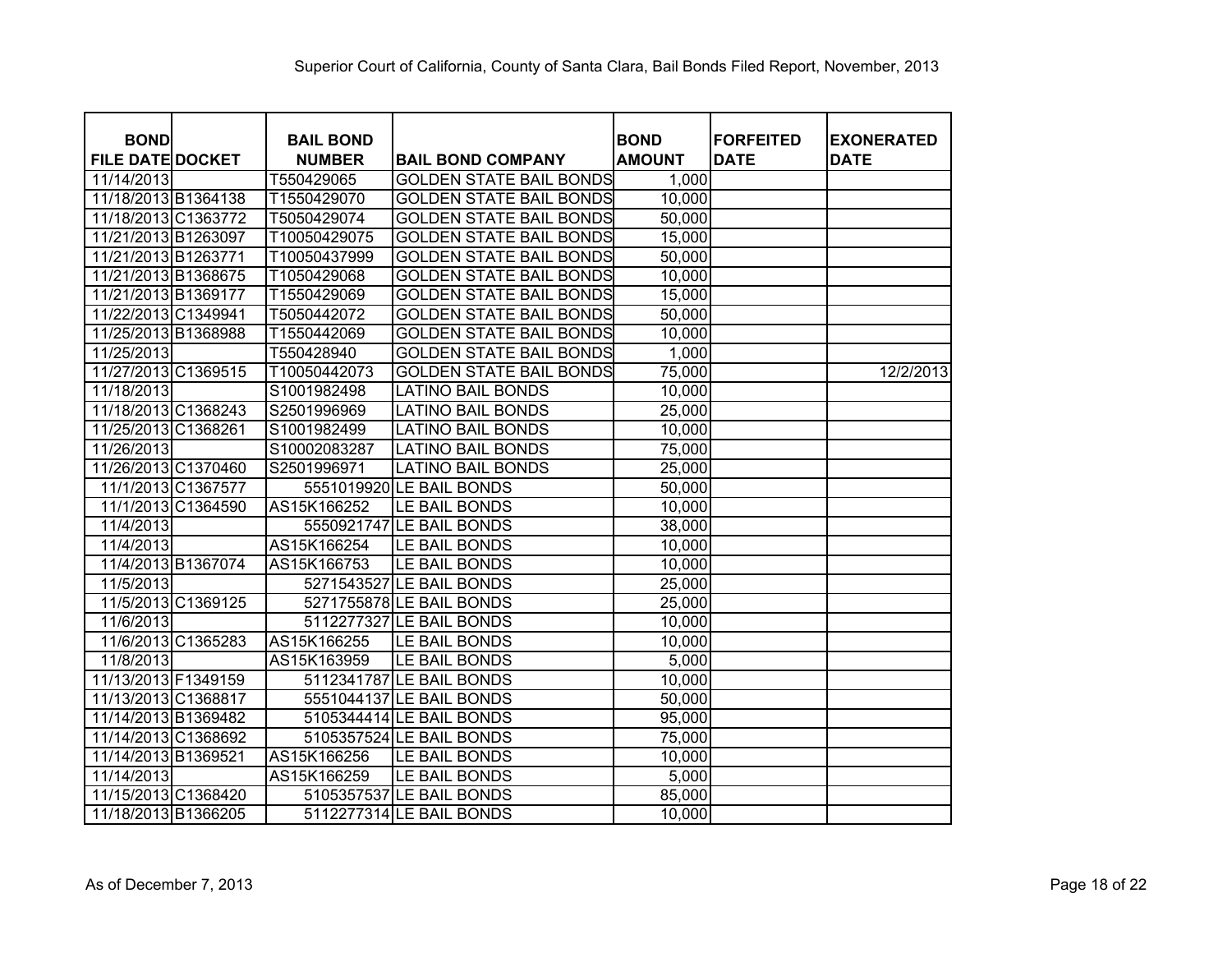| <b>BOND</b>             | <b>BAIL BOND</b> |                          | <b>BOND</b>   | <b>FORFEITED</b> | <b>EXONERATED</b> |
|-------------------------|------------------|--------------------------|---------------|------------------|-------------------|
| <b>FILE DATE DOCKET</b> | <b>NUMBER</b>    | <b>BAIL BOND COMPANY</b> | <b>AMOUNT</b> | <b>DATE</b>      | <b>DATE</b>       |
| 11/18/2013 B1366204     |                  | 5271756002 LE BAIL BONDS | 25,000        |                  |                   |
| 11/18/2013              |                  | 5271810340 LE BAIL BONDS | 20,000        |                  |                   |
| 11/19/2013              |                  | 5112341790 LE BAIL BONDS | 10,000        |                  |                   |
| 11/21/2013              |                  | 5271810366 LE BAIL BONDS | 25,000        |                  |                   |
| 11/21/2013 C1369705     |                  | 5551019876 LE BAIL BONDS | 35,000        |                  |                   |
| 11/21/2013 C1357281     |                  | 5551019933 LE BAIL BONDS | 40,000        |                  |                   |
| 11/25/2013              |                  | 5112277299 LE BAIL BONDS | 10,250        |                  |                   |
| 11/25/2013 C1363383     |                  | 5271755980 LE BAIL BONDS | 25,000        |                  |                   |
| 11/25/2013              |                  | 5551019904 LE BAIL BONDS | 35,000        |                  |                   |
| 11/25/2013              |                  | 5551019917 LE BAIL BONDS | 44,000        |                  |                   |
| 11/27/2013 C1367634     |                  | 5551019892 LE BAIL BONDS | 35,000        |                  |                   |
| 11/1/2013 C1367010      | 2013CC022322     | <b>LUNA BAIL BONDS</b>   | 15,000        |                  |                   |
| 11/4/2013               | 2013BB032573     | <b>LUNA BAIL BONDS</b>   | 6,000         |                  |                   |
| 11/4/2013               | 2013BB032574     | <b>LUNA BAIL BONDS</b>   | 11,000        |                  |                   |
| 11/4/2013               | 2013CC022346     | <b>LUNA BAIL BONDS</b>   | 25,000        |                  |                   |
| 11/5/2013 F1347753      | 2013BB031927     | <b>LUNA BAIL BONDS</b>   | 6,000         |                  |                   |
| 11/5/2013 F1349013      | 2013BB032576     | <b>LUNA BAIL BONDS</b>   | 11,000        |                  | 11/19/2013        |
| 11/7/2013 B1369385      | 2013CC022347     | <b>LUNA BAIL BONDS</b>   | 25,000        |                  |                   |
| 11/8/2013 C1369152      | 2013AA107674     | <b>LUNA BAIL BONDS</b>   | 5,000         |                  | 12/2/2013         |
| 11/12/2013 F1346644     | 2013AA110583     | <b>LUNA BAIL BONDS</b>   | 5,000         |                  |                   |
| 11/12/2013              | 2013CC022349     | <b>LUNA BAIL BONDS</b>   | 25,000        |                  |                   |
| 11/12/2013              | 2013CC022651     | <b>LUNA BAIL BONDS</b>   | 15,000        |                  |                   |
| 11/12/2013              | 2013CC022652     | <b>LUNA BAIL BONDS</b>   | 25,000        |                  |                   |
| 11/12/2013 B1369370     | 2013CC022656     | <b>LUNA BAIL BONDS</b>   | 15,000        |                  |                   |
| 11/12/2013 C1370488     | 2013DD012836     | LUNA BAIL BONDS          | 35,000        |                  |                   |
| 11/12/2013              | 2013DD012837     | <b>LUNA BAIL BONDS</b>   | 35,000        |                  |                   |
| 11/13/2013 C1370062     | 2013CC022654     | <b>LUNA BAIL BONDS</b>   | 15,000        |                  |                   |
| 11/14/2013 C1367656     | 2013CC022640     | <b>LUNA BAIL BONDS</b>   | 10,000        |                  |                   |
| 11/14/2013              | 2013DD012838     | <b>LUNA BAIL BONDS</b>   | 15,000        |                  |                   |
| 11/15/2013 B1369658     | 2013EE006051     | <b>LUNA BAIL BONDS</b>   | 60,000        |                  |                   |
| 11/18/2013 C1197674     | 2013DD013303     | <b>LUNA BAIL BONDS</b>   | 50,000        |                  |                   |
| 11/18/2013 F1349173     | 2013EE006175     | <b>LUNA BAIL BONDS</b>   | 67,250        |                  |                   |
| 11/19/2013 C1369708     | 2013DD012833     | <b>LUNA BAIL BONDS</b>   | 50,000        |                  |                   |
| 11/19/2013 F1244181     | 2013DD013105     | <b>LUNA BAIL BONDS</b>   | 15,000        |                  |                   |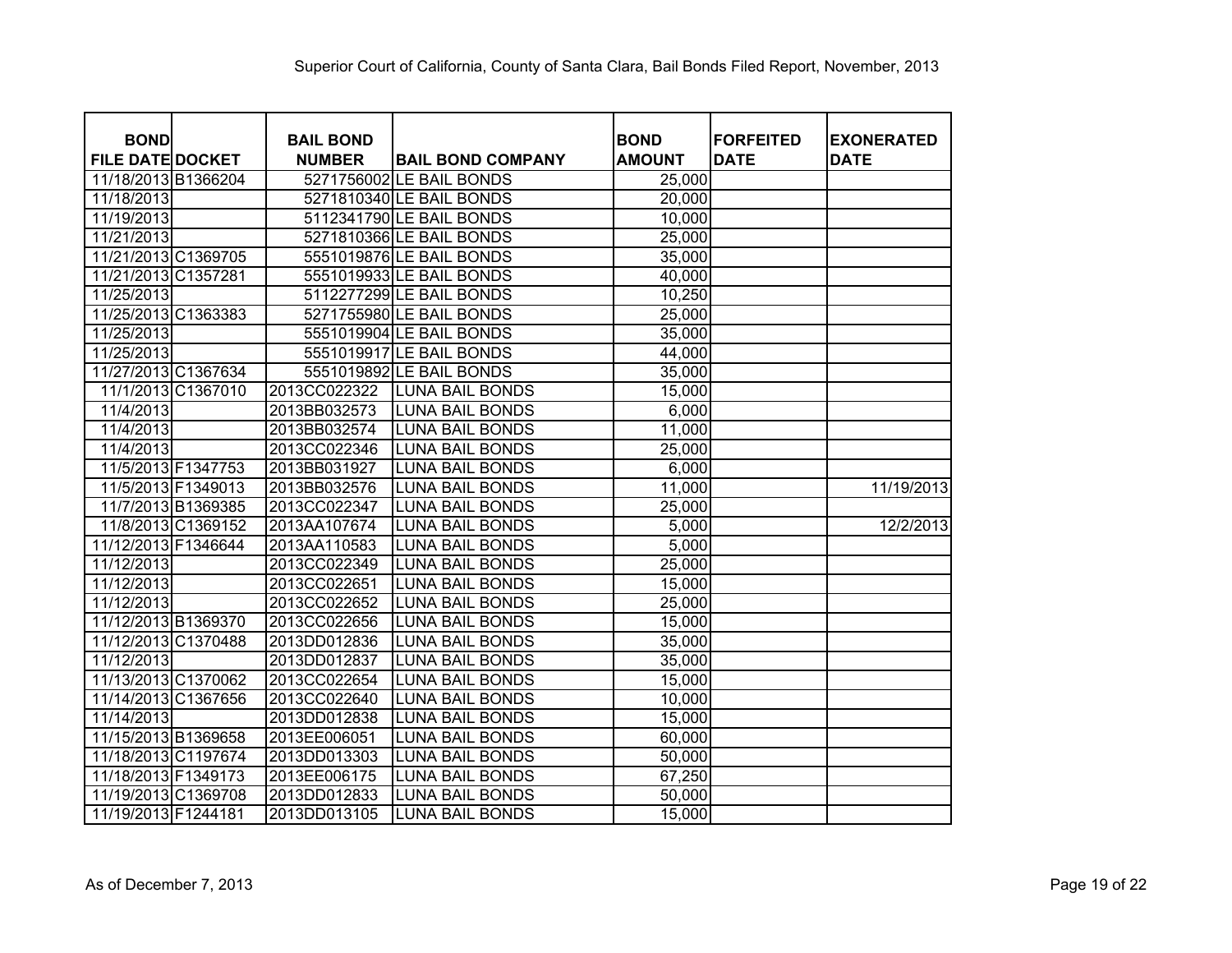| <b>BOND</b>             | <b>BAIL BOND</b> |                           | <b>BOND</b>   | <b>FORFEITED</b> | <b>EXONERATED</b> |
|-------------------------|------------------|---------------------------|---------------|------------------|-------------------|
| <b>FILE DATE DOCKET</b> | <b>NUMBER</b>    | <b>BAIL BOND COMPANY</b>  | <b>AMOUNT</b> | <b>DATE</b>      | <b>DATE</b>       |
| 11/21/2013              | 2013BB033158     | <b>LUNA BAIL BONDS</b>    | 10,000        |                  |                   |
| 11/21/2013 C1368158     | 2013BB033159     | <b>LUNA BAIL BONDS</b>    | 10,000        |                  |                   |
| 11/22/2013              | 2013EE005474     | <b>LUNA BAIL BONDS</b>    | 86,000        |                  |                   |
| 11/25/2013              | 2013BB033156     | <b>LUNA BAIL BONDS</b>    | 10,000        |                  |                   |
| 11/25/2013 C1370496     | 2013BB033160     | <b>LUNA BAIL BONDS</b>    | 10,000        |                  |                   |
| 11/25/2013 C1243570     | 2013CC023046     | <b>LUNA BAIL BONDS</b>    | 10,000        |                  |                   |
| 11/25/2013              | 2013DD013505     | <b>LUNA BAIL BONDS</b>    | 40,000        |                  |                   |
| 11/25/2013 B1369599     | 2013EE005472     | LUNA BAIL BONDS           | 100,000       |                  |                   |
| 11/26/2013 C1360926     | 2013AA109468     | <b>LUNA BAIL BONDS</b>    | 5,000         |                  |                   |
| 11/26/2013 C1369288     | 2013CC021386     | <b>LUNA BAIL BONDS</b>    | 11,000        |                  |                   |
| 11/26/2013 F1349176     | 2013CC023047     | <b>LUNA BAIL BONDS</b>    | 25,000        |                  |                   |
| 11/26/2013              | 2013DD013306     | <b>LUNA BAIL BONDS</b>    | 25,000        |                  |                   |
| 11/26/2013              | 2013DD013508     | <b>LUNA BAIL BONDS</b>    | 10,000        |                  |                   |
| 11/26/2013 B1369834     | 2013DD013509     | <b>LUNA BAIL BONDS</b>    | 25,000        |                  |                   |
| 11/26/2013 C1355988     | 2013EE005476     | <b>LUNA BAIL BONDS</b>    | 100,000       |                  |                   |
| 11/27/2013 C1367760     | 2013AA107676     | <b>LUNA BAIL BONDS</b>    | 5,000         |                  |                   |
| 11/27/2013              | 2013AA113482     | <b>LUNA BAIL BONDS</b>    | 5,000         |                  |                   |
| 11/27/2013 F1349179     | 2013CC023264     | <b>LUNA BAIL BONDS</b>    | 11,000        |                  |                   |
| 11/27/2013              | 2013DD013308     | <b>LUNA BAIL BONDS</b>    | 35,000        |                  |                   |
| 11/26/2013 C1368604     | S5002096835      | <b>LYNNS BAIL BONDS</b>   | 50,000        |                  |                   |
| 11/14/2013 C1243832     | IS100K39930      | METRO ONE, INC            | 6,000         |                  |                   |
| 11/14/2013 C1242333     | IS50K89886       | METRO ONE, INC            | 10,000        |                  |                   |
| 11/14/2013 C1368496     | IS50K89887       | METRO ONE, INC            | 25,000        |                  |                   |
| 11/22/2013 C1369325     | U5020472900      | <b>NOR CAL BAIL BONDS</b> | 25,000        |                  |                   |
| 11/21/2013 B1366262     | S1002120652      | <b>OUT NOW BAIL BONDS</b> | 10,000        |                  |                   |
| 11/1/2013               | 2013CC022137     | PACIFIC COAST BAIL BONDS  | 20,000        |                  |                   |
| 11/1/2013 C1363330      | 2013EE006141     | PACIFIC COAST BAIL BONDS  | 50,000        |                  | 11/15/2013        |
| 11/4/2013 C1365974      | 2013AA101180     | PACIFIC COAST BAIL BONDS  | 5,000         |                  |                   |
| 11/4/2013               | 2013FF001005     | PACIFIC COAST BAIL BONDS  | 25,000        |                  |                   |
| 11/4/2013               | 2013FF001025     | PACIFIC COAST BAIL BONDS  | 10,000        |                  |                   |
| 11/5/2013 F1348697      | 2013DD013106     | PACIFIC COAST BAIL BONDS  | 10,000        |                  |                   |
| 11/6/2013 F1349041      | 2013DD013294     | PACIFIC COAST BAIL BONDS  | 36,000        |                  |                   |
| 11/7/2013 F1349097      | 2013EE006022     | PACIFIC COAST BAIL BONDS  | 65,000        |                  |                   |
| 11/14/2013 B1369528     | 2013BB032480     | PACIFIC COAST BAIL BONDS  | 10,000        |                  |                   |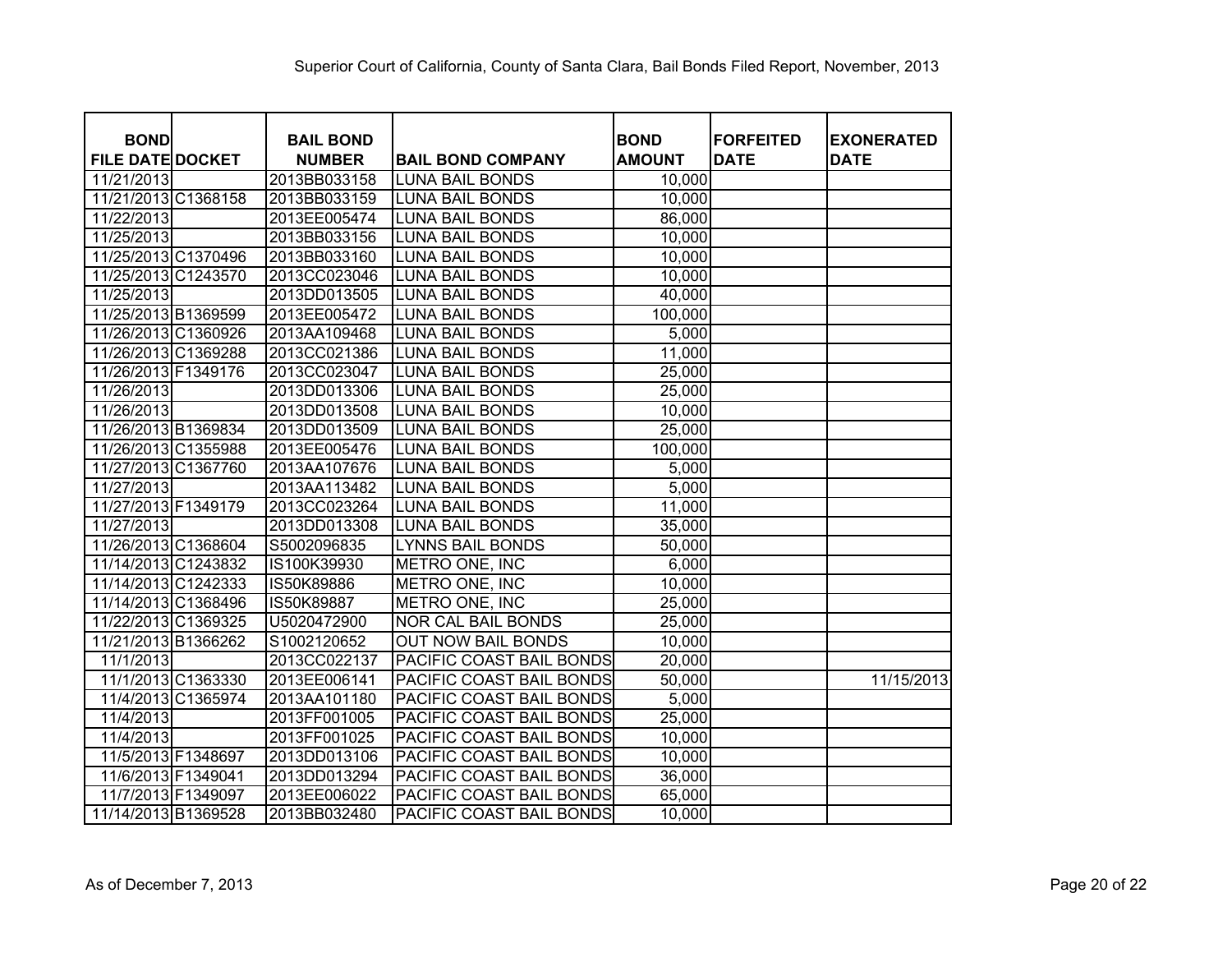|                                        |                                   |                                   |                              | <b>FORFEITED</b> |                                  |
|----------------------------------------|-----------------------------------|-----------------------------------|------------------------------|------------------|----------------------------------|
| <b>BOND</b><br><b>FILE DATE DOCKET</b> | <b>BAIL BOND</b><br><b>NUMBER</b> | <b>BAIL BOND COMPANY</b>          | <b>BOND</b><br><b>AMOUNT</b> | <b>DATE</b>      | <b>EXONERATED</b><br><b>DATE</b> |
| 11/14/2013 C1353480                    | 2013CC022639                      | <b>PACIFIC COAST BAIL BONDS</b>   | 6,500                        |                  |                                  |
| 11/15/2013                             | 2013CC023011                      | <b>PACIFIC COAST BAIL BONDS</b>   | 12,000                       |                  |                                  |
| 11/18/2013 F1349095                    | 2013BB032572                      | PACIFIC COAST BAIL BONDS          | 10,000                       |                  |                                  |
| 11/18/2013 B1368471                    | 2013DD013295                      | PACIFIC COAST BAIL BONDS          | 20,000                       |                  |                                  |
| 11/19/2013                             | 2013CC022957                      | PACIFIC COAST BAIL BONDS          | 25,000                       |                  |                                  |
| 11/20/2013 C1246433                    | 2013BB032571                      | PACIFIC COAST BAIL BONDS          | 5,000                        |                  |                                  |
| 11/22/2013 F1349233                    | 2013CC022958                      | <b>PACIFIC COAST BAIL BONDS</b>   | 26,000                       |                  |                                  |
| 11/25/2013                             | 2013BB032479                      | PACIFIC COAST BAIL BONDS          | 10,000                       |                  |                                  |
| 11/26/2013                             | 2013DD013492                      | <b>PACIFIC COAST BAIL BONDS</b>   | 25,000                       |                  |                                  |
| 11/27/2013 F1140088                    | 2013CC022638                      | <b>PACIFIC COAST BAIL BONDS</b>   | 6,000                        |                  |                                  |
| 11/27/2013                             | 2013DD013491                      | <b>PACIFIC COAST BAIL BONDS</b>   | 50,000                       |                  |                                  |
| 11/26/2013 C1370449                    |                                   | CC10001059603 PEACOCK BAIL BONDS  | 50,000                       |                  |                                  |
| 11/1/2013 B1365702                     |                                   | 5801548558 POWER HOUSE BAIL BONDS | 1,000                        |                  |                                  |
| 11/6/2013 C1111544                     | 2011CC021100                      | <b>RAMIREZ BAIL BONDS</b>         | 20,000                       |                  |                                  |
| 11/12/2013 CC632414                    | 2013DD011700                      | <b>RAMIREZ BAIL BONDS</b>         | 25,000                       |                  |                                  |
| 11/1/2013                              |                                   | 5112312204 REASONABLE BAIL BONDS  | 10,000                       |                  |                                  |
| 11/18/2013                             | IS50K90166                        | <b>REIDY BAIL BONDS</b>           | 40,000                       |                  |                                  |
| 11/4/2013                              | 2013BB031373                      | <b>TAPOUT BAIL BONDS</b>          | 10,000                       |                  |                                  |
| 11/6/2013 F1349046                     | 2013BB031374                      | <b>TAPOUT BAIL BONDS</b>          | 10,000                       |                  |                                  |
| 11/12/2013 C1369009                    | 2013EE002678                      | <b>TAPOUT BAIL BONDS</b>          | 85,000                       |                  |                                  |
| 11/14/2013                             | 2013CC021838                      | <b>TAPOUT BAIL BONDS</b>          | 25,000                       |                  |                                  |
| 11/14/2013 C1367315                    | 2013CC021839                      | <b>TAPOUT BAIL BONDS</b>          | 15,000                       |                  |                                  |
| 11/18/2013                             | 2013DD005640                      | <b>TAPOUT BAIL BONDS</b>          | 35,000                       |                  |                                  |
| 11/22/2013                             | 2013CC018946                      | <b>TAPOUT BAIL BONDS</b>          | 15,000                       |                  |                                  |
| 11/25/2013 B1367486                    | 2013BB031378                      | <b>TAPOUT BAIL BONDS</b>          | 5,000                        |                  |                                  |
| 11/25/2013                             | 2013DD005638                      | <b>TAPOUT BAIL BONDS</b>          | 25,000                       |                  |                                  |
| 11/25/2013                             | 2013DD011596                      | <b>TAPOUT BAIL BONDS</b>          | 26,000                       |                  |                                  |
| 11/1/2013                              | IS30K149611                       | <b>TEDD WALLACE BAIL BONDS</b>    | 11,000                       |                  |                                  |
| 11/26/2013 C1369565                    | AS100K20329                       | THANG VO BAIL BONDS               | 10,000                       |                  |                                  |
| 11/12/2013 C1370488                    | 2013DD011455                      | <b>VERONICA MELERO BAIL BO</b>    | 35,000                       |                  |                                  |
| 11/13/2013 CC645681                    | 2013AA108627                      | VERONICA MELERO BAIL BO           | 5,000                        |                  |                                  |
| 11/13/2013                             | 2013CC021390                      | <b>VERONICA MELERO BAIL BO</b>    | 25,000                       |                  |                                  |
| 11/13/2013 F1349054                    | 2013CC022127                      | <b>VERONICA MELERO BAIL BO</b>    | 25,000                       |                  | 11/26/2013                       |
| 11/20/2013 C1366047                    | 2013BB0320119                     | <b>VERONICA MELERO BAIL BO</b>    | 10,000                       |                  |                                  |